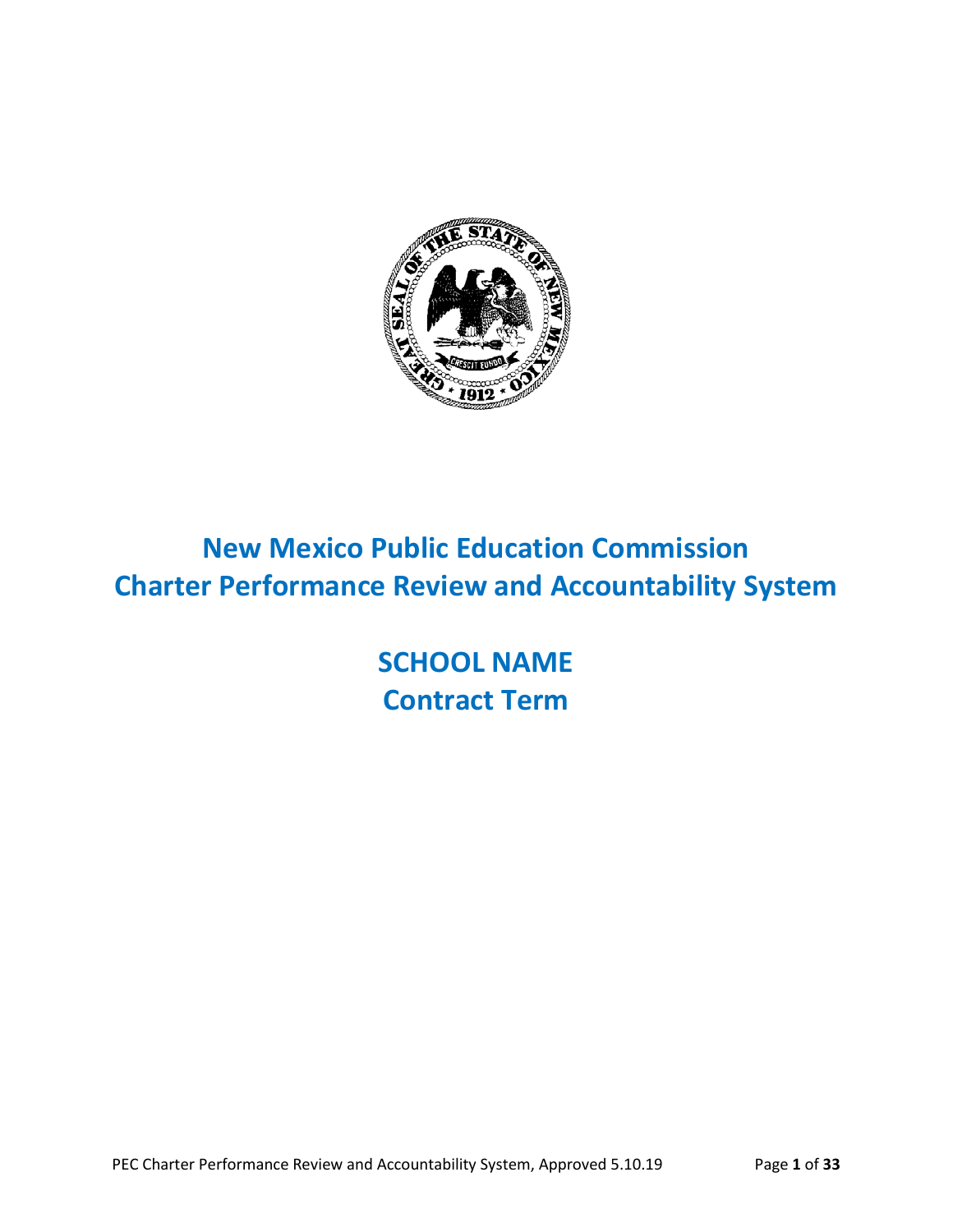## Contents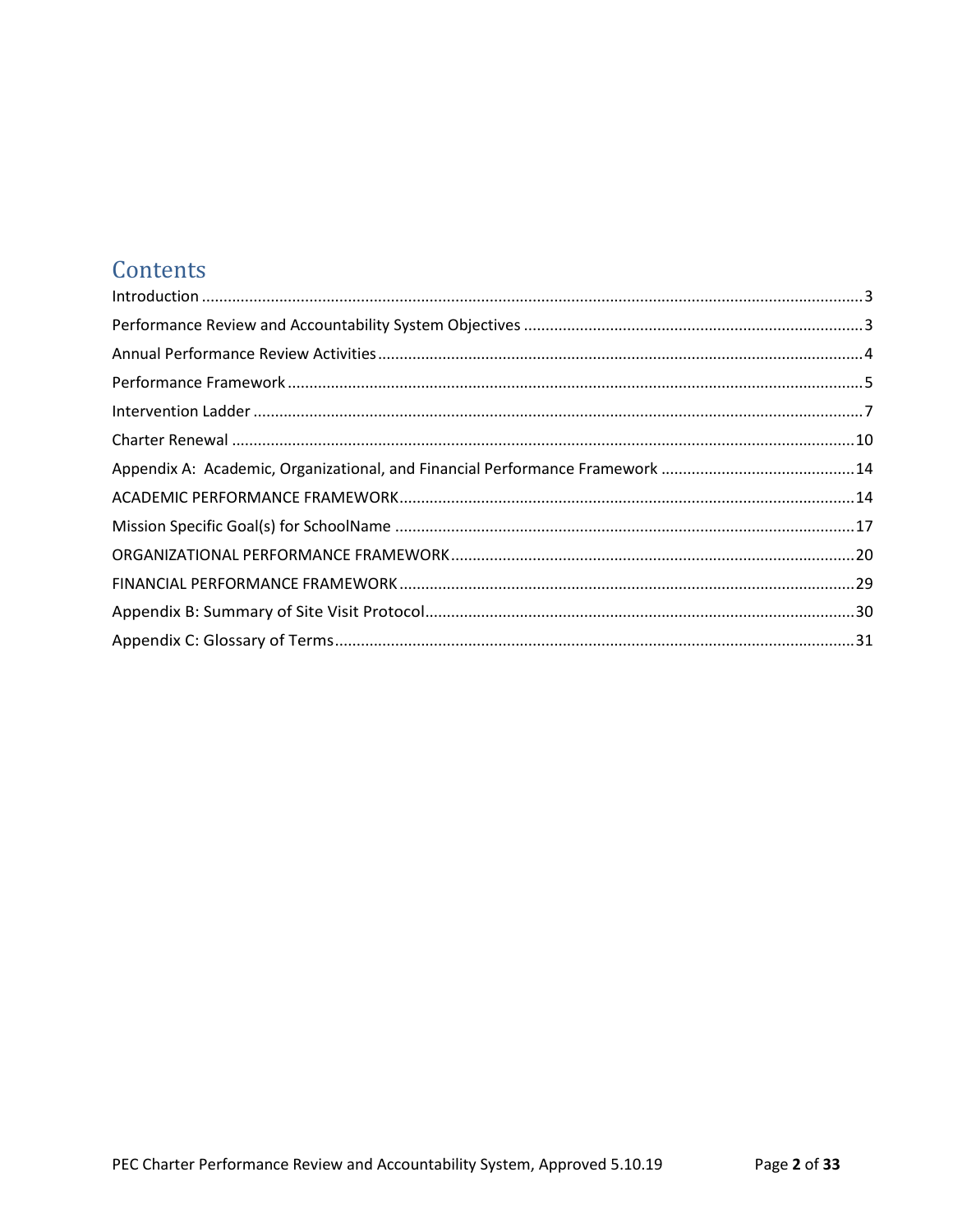### <span id="page-2-0"></span>**Introduction**

Through charter schools, the Public Education Commission ("PEC") as Chartering Authority seeks to provide families with effective, quality educational options.

The PEC is responsible for setting and implementing chartering policies that are consistent with New Mexico charter school law, charter agreements established with schools, and nationally recognized principles and standards for quality charter authorizing. The PEC, through its authorized representative(s), will carry out the data collection and monitoring activities described in the Performance Review and Accountability System.

The New Mexico Charter Schools Act purpose:

The Charter Schools Act … is enacted to enable individual schools to structure their educational curriculum to encourage the use of different and innovative teaching methods that are based on reliable research and effective practices or have been replicated successfully in schools with diverse characteristics; to allow the development of different and innovative forms of measuring student learning and achievement; to address the needs of all students, including those determined to be at risk; to create new professional opportunities for teachers, including the opportunity to be responsible for the learning program at the school site; to improve student achievement; to provide parents and students with an educational alternative to create new, innovative and more flexible ways of educating children within the public school system; to encourage parental and community involvement in the public school system; to develop and use site-based budgeting; and to hold charter schools accountable for meeting the department's educational standards and fiscal requirements. (§22-8B-3 NMSA 1978 *et seq*).

### <span id="page-2-1"></span>**Performance Review and Accountability System Objectives**

PEC seeks to establish a Performance Review and Accountability System that strikes the appropriate balance between charter school autonomy and chartering authority intervention. The Performance Review and Accountability System is an adaptive tool subject to continuous review and improvement so that the students in New Mexico public charter schools are effectively served.

The PEC invites New Mexico's charter schools to be partners in the development and continuous improvement of this Performance Review and Accountability System.

The PEC is committed to providing clear expectations about charter school performance and chartering authority oversight activities. PEC objectives for charter school performance review and accountability include:

- Provide clarity about the process and timeline for collecting performance framework data
- Streamline data collection and decrease the burden on NM charter schools
- Consider overall school academic performance across a range of different indicators, including optional, unique, school-identified measures for evaluating mission-specific goals
- Ensure all data and evidence can be reliably and accurately collected and measures can be reliably and accurately evaluated
- Establish financial metrics that provide clarity about the financial health of charter schools
- Establish clear policies and procedures for how performance frameworks inform PEC actions and decisions, including a range of interventions that PEC will take in response to charter school under performance
- Provide annual performance reports that are publicly available to families and schools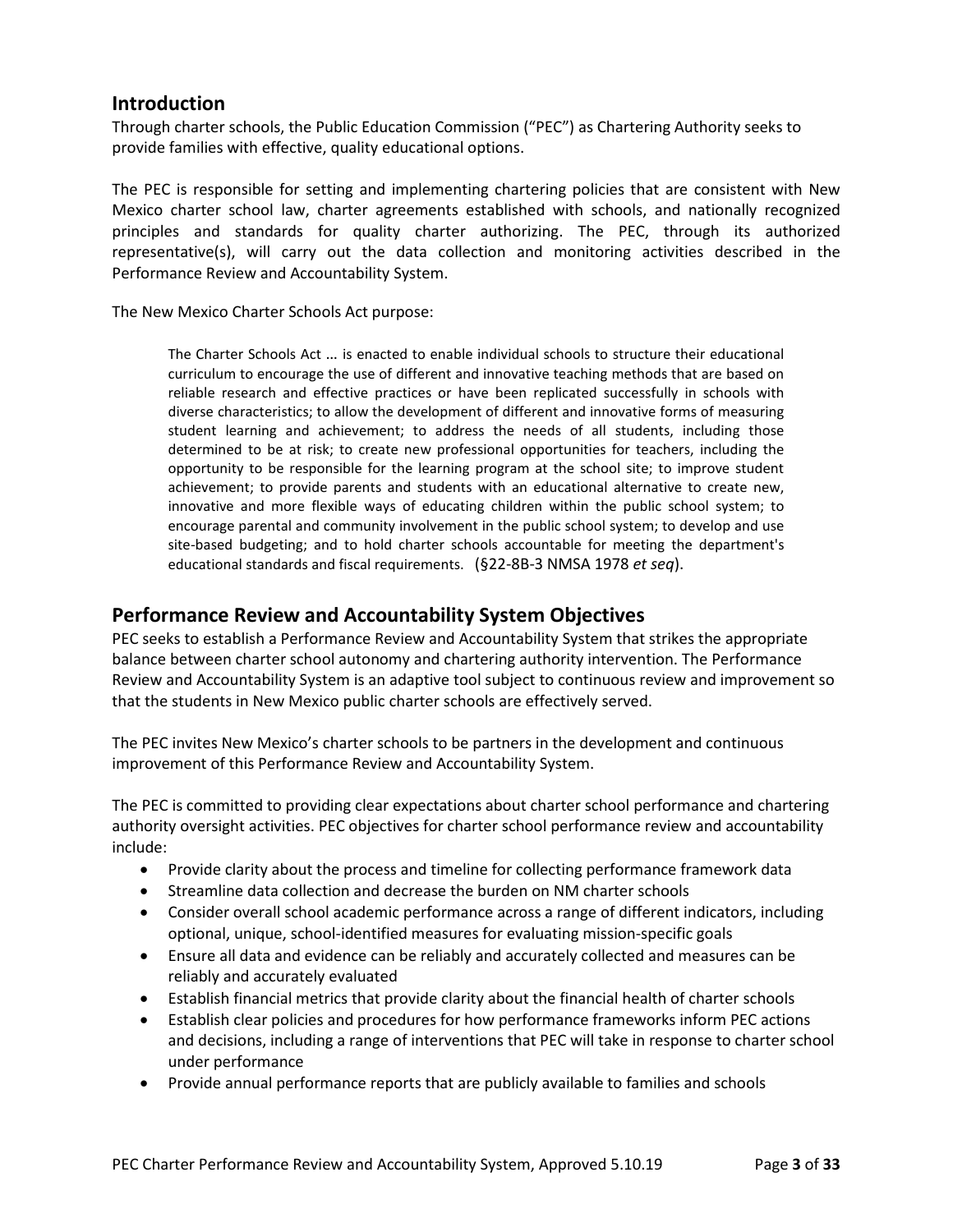### <span id="page-3-0"></span>**Annual Performance Review Activities**

PEC, through its authorized representative(s), evaluates schools on their ability to achieve academic goals with all students while maintaining financial and organizational health. Annual accountability activities are guided by state and federal compliance requirements as well as clear measures of academic progress that allow for a rigorous, state-aligned, fact-based evaluation of school performance.

#### **Charter School Data Submissions**

- •Throughout the year, charter schools are required to submit academic, financial, and organizational data to PEC, various PED departments, and other govermental entities.
- •Submissions are required for PEC accountability oversight and for compliance with state and federal funding and reporting requirements.

#### **Annual School Visits**

- •PEC's authorized representative(s) conduct annual site visits to all schools to collect data for the performance framework evaluation and provide feedback as technical assistance. Site visits may be differentiated based on school performance, including academic, financial, and organizational performance.
- •New school visits are conducted within the first 40 days after new school opening to collect data for the performance framework evaluation and to provide early feedback and intervention as technical assistance, if necessary.
- •Renewal visits are conducted during the fall of the charter school's renewal year and provide additional insights to inform PEC charter school renewal decisions, especially for schools not meeting performance expectations.
- •Visits can include a combination of any of the following: file audits, classroom observations, a facility review, and staff, board, and student and family interviews.
- •See Appendix B for a summary of the School Visit Protocols.

#### **Annual Performance Review**

- •PEC's authorized representative(s)evaluate all schools against the PEC Performance Framework annually, which is comprised of academic, financial, and organizational performance metrics.
- •PEC's authorized representative(s)share initial performance framework feedback and evaluations with charter school boards and administrative leaders for review and feedback.
- •PEC, through its authorized representative(s), issues any Notices of Concern or Breach related to annual performance reviews.
- •PEC approves and publishes Annual Performance Reports for schools.
- •See Appendix A for the current PEC Charter School Performance Framework.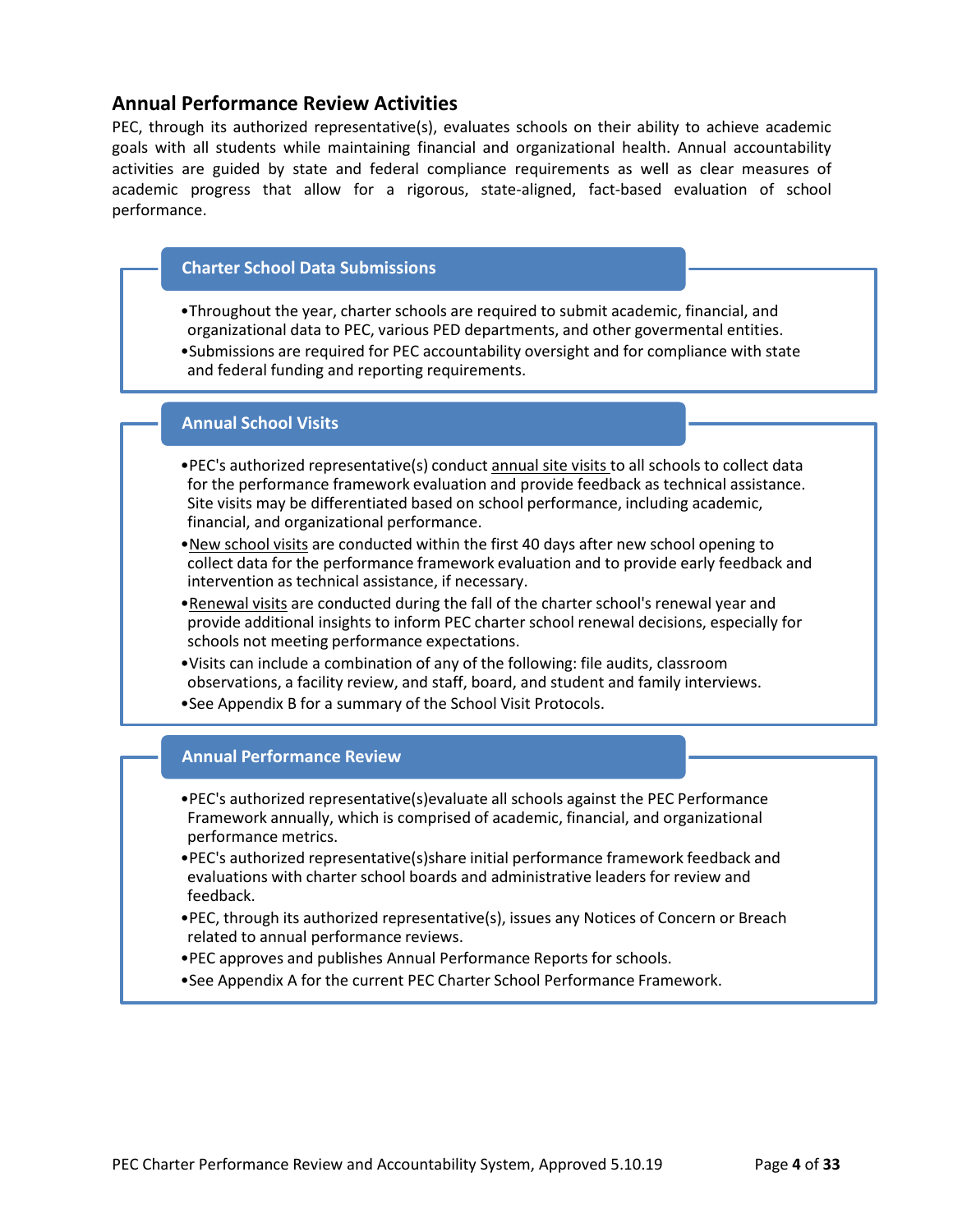## <span id="page-4-0"></span>**Performance Framework**

The PEC Charter School Performance Framework sets the academic, fiscal, and organizational standards by which PEC-authorized public charter schools will be evaluated, informing the PEC and charter school about the school's performance and sustainability. See Appendix A for the current PEC Charter School Performance Framework.

The Performance Framework consists of three separate, free standing frameworks. Performance under these three separate frameworks does not get rolled up into one overall evaluation. No one document necessarily carries more weight than any other.

**Academic Framework:** The academic framework includes measures that allow the PEC to evaluate the school's academic performance and assess whether the academic program is a success and whether the charter school is implementing its academic program effectively. The framework includes measures to evaluate student proficiency, student academic growth, achievement gaps in both proficiency and growth between student subgroups, and for high schools, post-secondary readiness and graduation rate. The PEC considers increases in student academic achievement for all groups of students as one of the most important factors when determining whether to renew or revoke a school's charter. The framework also includes unique, school-identified measures for evaluating mission-specific goals. These goals must be approved by the PEC to insure quality and rigor of proposed indicators and that the indicators are consistent with the purposes of the Charter Schools Act.

Based on performance across the academic indicators and measures, schools receive an overall academic tier rating that is used by the PEC in annual monitoring and renewal decisions. The academic framework has four rating tiers. Schools in Tier 1 are exceeding PEC performance expectations and are on par with or exceed the highest-performing schools in the state. Schools in Tier 4 are consistently failing to meet academic performance expectations.

**Organizational Framework**: The Organizational Framework primarily lists the responsibilities and duties that charter schools are required to meet through state and federal laws. The organizational framework is the primary focus of the annual school visit process. It was developed pursuant to the New Mexico Charter Schools Act and includes indicators, criteria statements, and metrics related to schools' educational program, financial management, governing body performance, school environment, and employee and student policies, including compliance with all applicable laws, rules, policies, and terms of the charter contract. For each indicator a school receives one of three ratings: "Meets Standard," "Working to Meet Standard" and "Does Not Meet Standard". Indicator ratings are assigned based on evidence that the school is meeting the criteria statement(s).

Based on performance across the organizational indicators and measures, schools receive an overall organizational rating that is used by the PEC in annual monitoring and renewal decisions. The overall rating will be either "Meets Standard" or "Does Not Meet Standard" based on cumulative performance on the organizational indicators. A school will only receive an overall rating of "Does Not Meet Standard" if the school receives "Does Not Meet Standard" ratings for three more indicators.

**Financial Framework:** The financial framework is currently being revised to include more effective measures of financial health. When a new financial framework is developed, school reported financial data will be evaluated on a quarterly basis and the Performance Framework will be populated with the most recent data. This internal school data is not final, but will be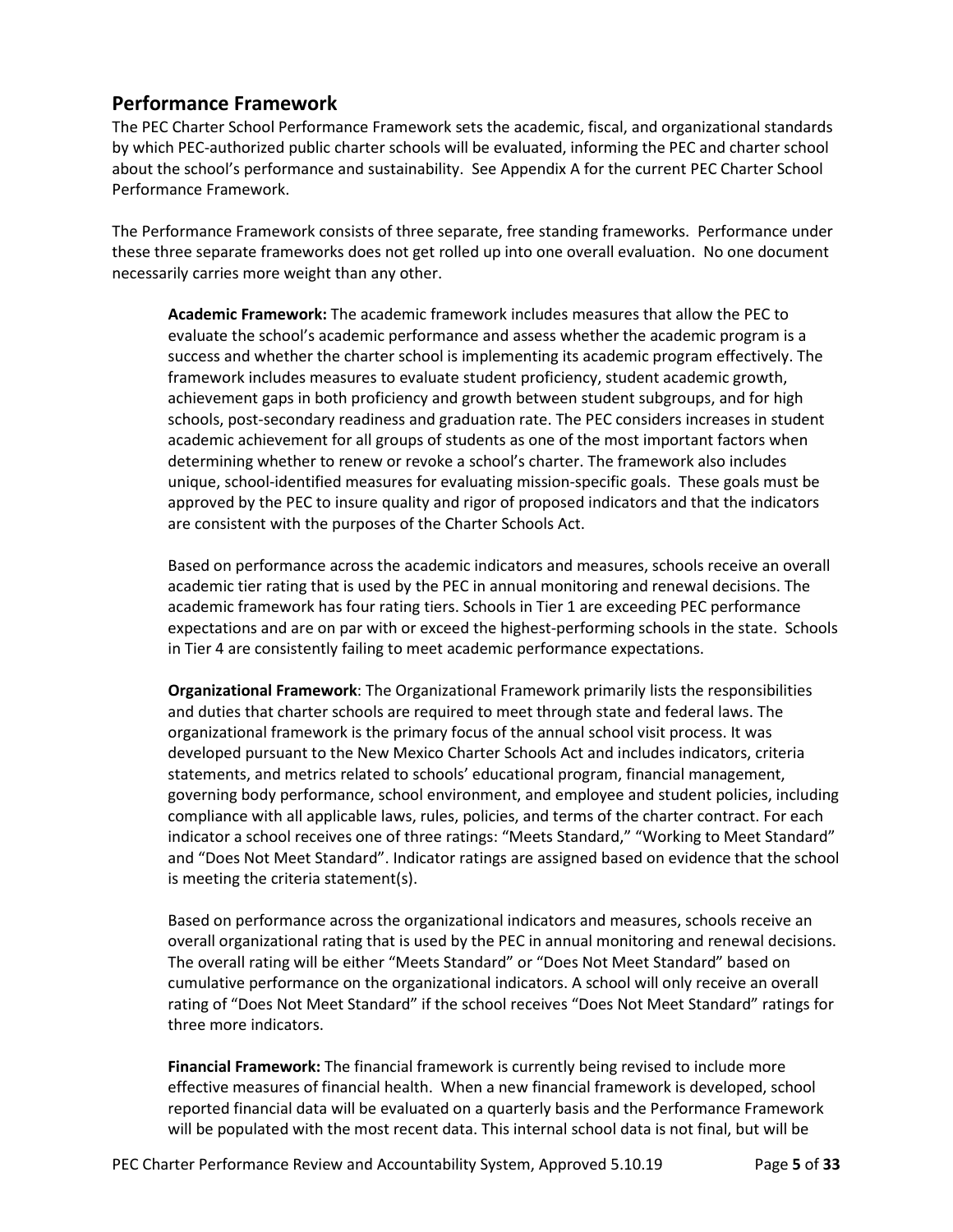used by the PEC as a preliminary evaluation for progress monitoring improvements in financial health and/or act as a flag for potential financial problems or concerns.

A final performance framework will be populated after final audited end-of-year cash amounts are available from the annual external audit. The final framework will be used to evaluate whether the school is meeting financial performance expectations for purposes of annual evaluations and renewal decisions.

The current financial framework requires schools to annually, in August, submit a completed and signed self-reported questionnaire. The questionnaire includes a series of questions about organizational performance as it relates to financial management practices. Several of the questions in the current financial framework are included in the revised organizational framework as indicators.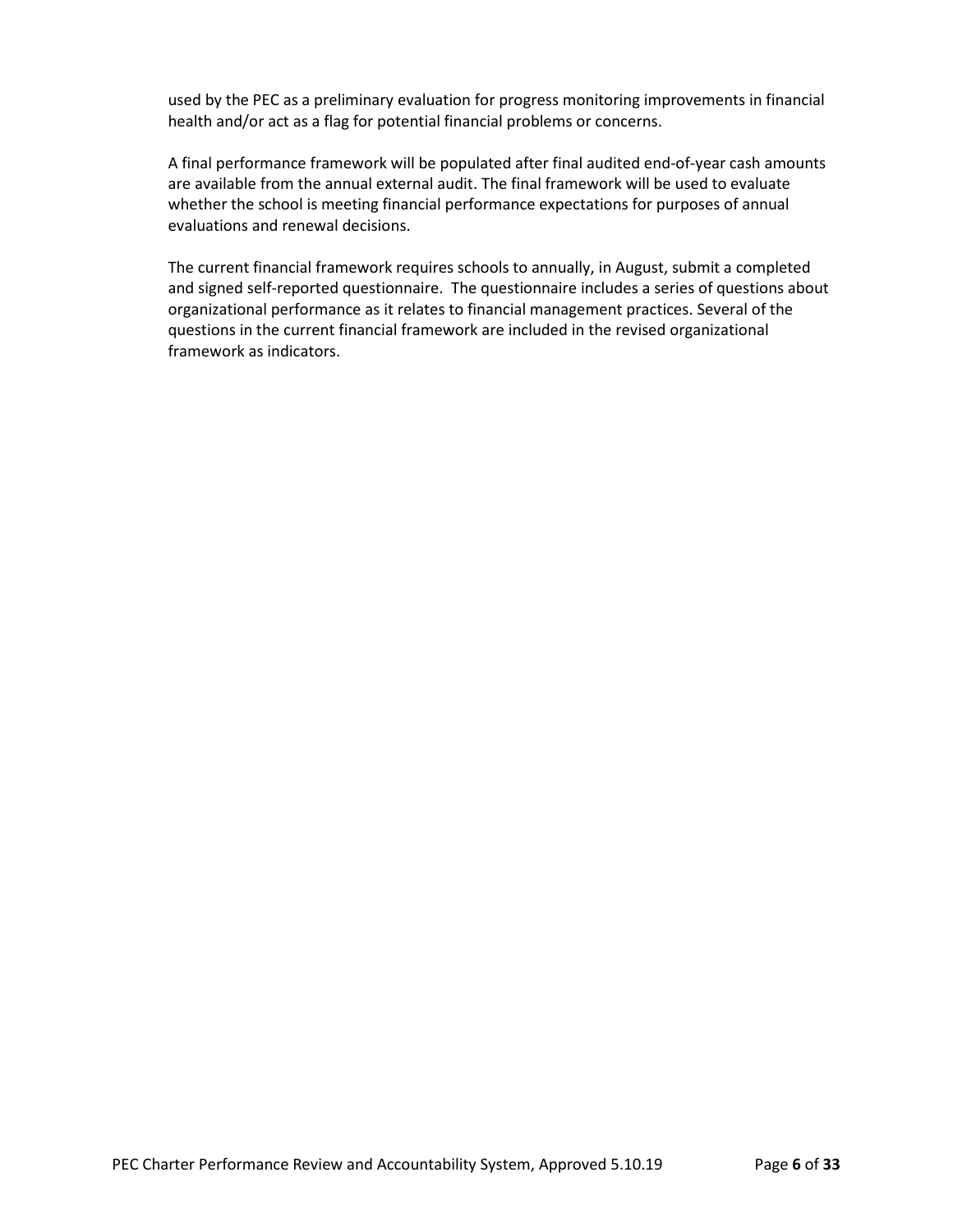### <span id="page-6-0"></span>**Intervention Ladder**

PEC is responsible for holding charter schools accountable for the performance and legal compliance of charter schools under their authority. To meet this obligation, PEC has adopted an intervention ladder to communicate concerns about academic performance, fiscal soundness or legal, contractual, or policy requirements.

In the absence of evidence to the contrary, all schools are considered to be in *Good Standing*. Schools in good standing are expected to participate in routine annual accountability activities and maintain open communication with PEC and its authorized representative(s).

#### **Notice of Concern**

Schools may receive a **Notice of Concern** if the PEC and/or its authorized representative receives a verified complaint of significant concern, or if the annual performance review or site visit identifies significant questions or concerns about academic, financial, or organizational performance; such as a Tier 4 rating on the academic framework or a finding of "not meeting expectations" on an organizational indicator. PEC's authorized representative(s) will communicate with school leaders, parents, and any other necessary stakeholders to verify complaints.

Notice of Concern:

PEC will issue a Notice of Concern at a properly noticed public meeting. PEC's authorized representative(s) shall provide schools notice that they will be appearing on the PEC's agenda for the purposes of issuing a Notice of Concern at least 10 days prior to the meeting. As part of issuing a Notice of Concern, the PEC will establish expected outcomes and deadlines<sup>[1](#page-6-1)</sup> that must be met by the school. The deadline established for correction shall be no less than 10 days including holidays and weekends, unless the matter is an emergency matter<sup>[2](#page-6-2)</sup> in which case the deadline shall be no less than 72 hours.

Upon remedying the concern and complying with the expectations established by the PEC, the school returns to *Good Standing*. If the PEC's expectations and deadlines are not met, the school progresses to the next level of the intervention ladder.

#### **Notice of Breach**

A school can receive a **Notice of Breach** if it fails to correct a Notice of Concern or for certain violations of law that are serious enough to justify a heightened initial response.



PEC will issue a Notice of Breach at a properly noticed public meeting. PEC's authorized representative(s) shall provide schools notice that they will be appearing on the PEC's agenda for the purposes of issuing a Notice of Breach at least 10 days prior to the meeting. As part of issuing a Notice of Breach, the PEC will establish expected outcomes and deadlines<sup>1</sup> that must be met by the school. The deadline established for correction shall be no less than 10 days including holidays and weekends, unless the matter is an emergency matter<sup>2</sup> in which case the deadline shall be no less than  $72$ hours.

<span id="page-6-1"></span> $1$  Deadlines will vary depending on the urgency of the matter and the amount of time it takes to reasonably cure the concern.

<span id="page-6-2"></span><sup>&</sup>lt;sup>2</sup> An "emergency" refers to unforeseen circumstances that, if not addressed immediately by the public body, will likely result in injury or damage to persons or property or substantial financial loss to the public body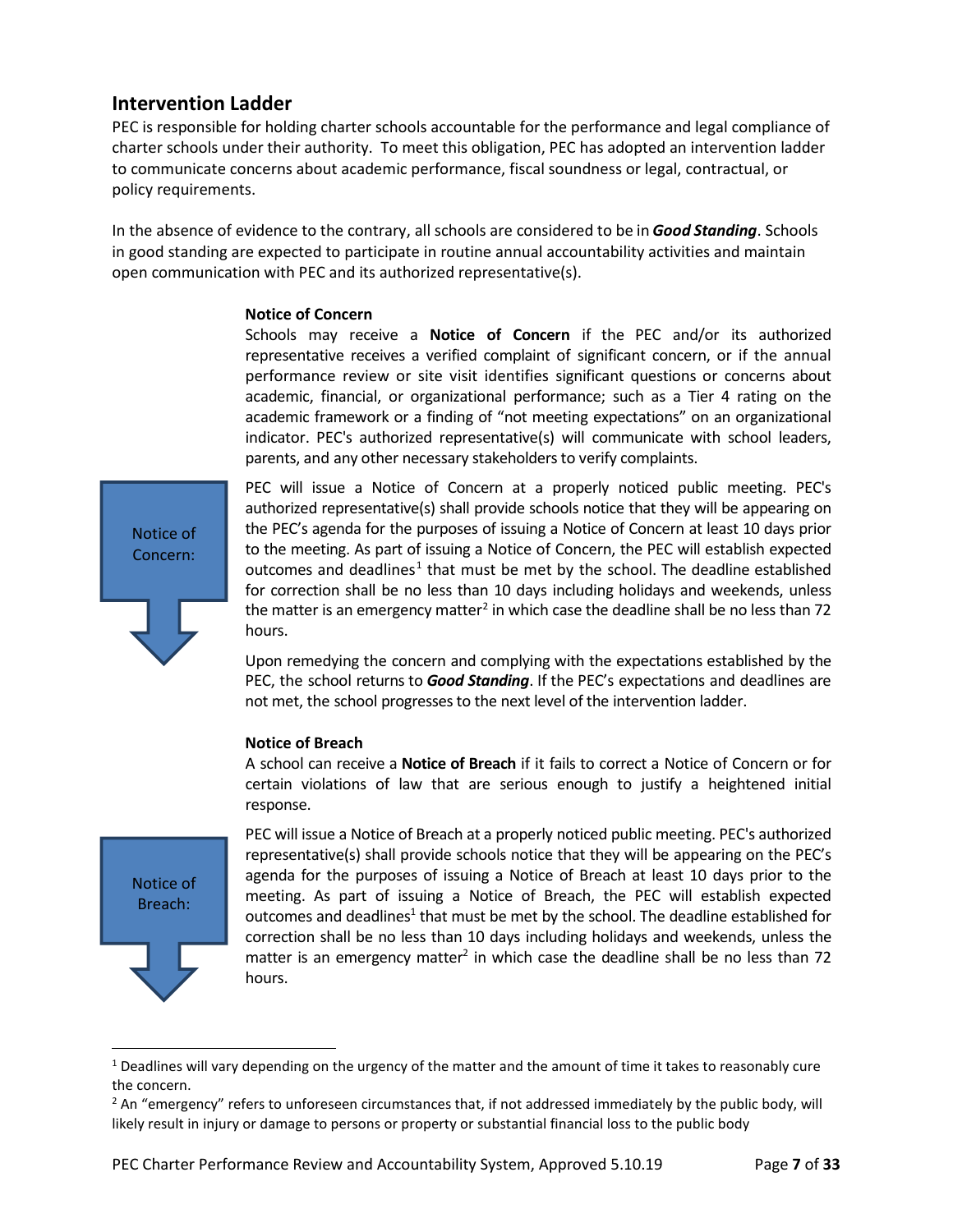Once a Notice of Breach is issued, schools are required to submit a Corrective Action Plan (financial or organizational performance) or an Improvement Plan (academic performance) that details the actions and timeline that the schools will implement to correct the breach. PEC's authorized representatives will monitor the school's implementation of Corrective Action and Improvement Plans, and regularly update PEC on progress. Once the school has met the Notice of Breach requirements, they return to *Good Standing*. Repeated Notices of Concern or Breach may lead to increased oversight, including additional annual site visits or regular phone calls to discuss key performance indicators.

#### **Revocation Review**

Failure to meet the requirements specified in the Notice of Breach, or certain violations of law that are serious enough to justify an initial heightened response, will result in a charter school **Revocation Review**. Schools may also be subject to the Revocation Review if they receive more than one Notice of Breach in the same school year.

PEC will issue a Notice of Revocation Review at a properly noticed public meeting. Unless impractical, PEC's authorized representative(s) shall provide schools notice that they will be appearing on the PEC's agenda for the purposes of issuing a Notice of Revocation Review at least 10 days prior to the meeting. As part of issuing a Notice of Revocation Review, the PEC will establish the actions to be taken by its authorized representative(s) and a deadline for the school to respond to the prospect of revocation. The actions of the PEC's authorized representative may include additional visits to the school, an in-depth audit to assess the school's educational program, and/or financial and organizational health, or other actions appropriate to determine if a revocation hearing is appropriate.

Findings from the revocation review will be presented to the PEC at a properly noticed public meeting, at which will determine whether to issue a Notice of Intent to Revoke, which sends the school into revocation proceedings. In lieu of a Notice of Intent to Revoke, the PEC may decide to grant a Notice of Breach, or a revised Notice of Breach. A revised Notice of Breach will allow a school more time to achieve expected outcomes established in an initial Notice of Breach or adjust the expected outcomes initially established by the PEC.

In extraordinary circumstances, the PEC may forgo the process outlined above and may, with proper statutory notice, consider whether to hold a revocation hearing or hold a revocation hearing.

The table on the following page provides examples regarding triggers and evidence, and actions and consequences; however, the table shall not be considered exclusive.

Revocation Review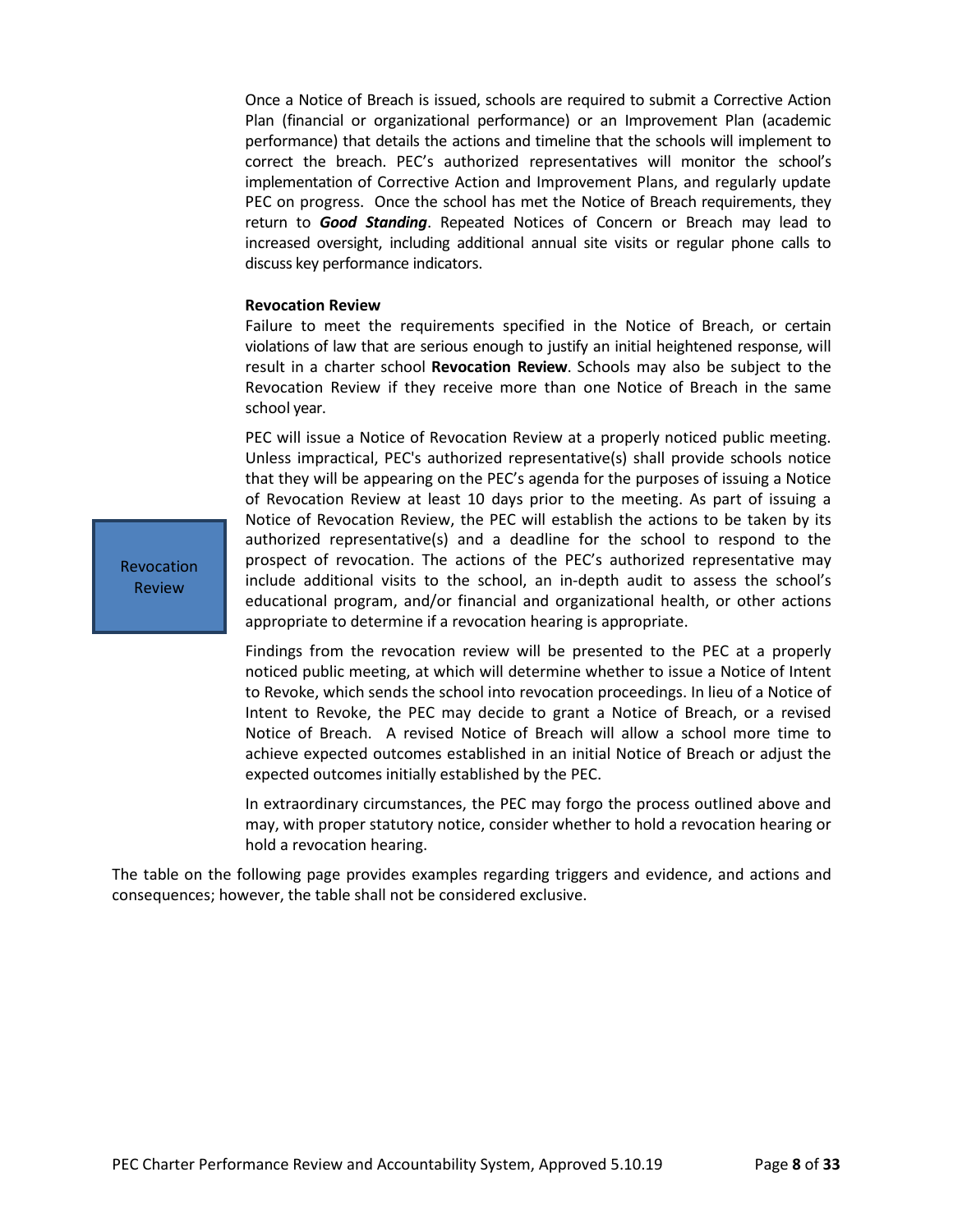| <b>Intervention</b><br><b>Status</b> | <b>Triggers/Evidence</b>                                                                                                                                                                                                                                                                                                                                                                                                                | <b>Actions/Consequences</b>                                                                                                                                                                                                                                                                                                                                                                                                                                                                                                                                                                         |
|--------------------------------------|-----------------------------------------------------------------------------------------------------------------------------------------------------------------------------------------------------------------------------------------------------------------------------------------------------------------------------------------------------------------------------------------------------------------------------------------|-----------------------------------------------------------------------------------------------------------------------------------------------------------------------------------------------------------------------------------------------------------------------------------------------------------------------------------------------------------------------------------------------------------------------------------------------------------------------------------------------------------------------------------------------------------------------------------------------------|
| <b>Notice of</b><br>Concern          | Failure to meet performance<br>$\bullet$<br>standards represented in the<br>performance framework.<br>Receipt of verified complaint of<br>$\bullet$<br>significant concern.<br>Evidence of not meeting performance<br>$\bullet$<br>expectations through routine<br>monitoring or school visit.<br>Failure to comply with terms of the<br>$\bullet$<br>charter.                                                                          | Appearance before the Public<br><b>Education Commission at public</b><br>meeting.<br>Letter to school leader and<br>governing board detailing areas of<br>concern and specific outcomes and<br>timeline for correcting the<br>performance gap.                                                                                                                                                                                                                                                                                                                                                      |
| <b>Notice of</b><br><b>Breach</b>    | Failure to meet objectives identified<br>$\bullet$<br>in a Notice of Concern.<br>Evidence of material or significant<br>$\bullet$<br>failure to comply with applicable<br>laws.<br>Actions or operational deficiencies<br>٠<br>that may endanger the well-being of<br>students and/or staff, or negatively<br>impact the viability of the school.                                                                                       | Appearance before the Public<br>$\bullet$<br><b>Education Commission at public</b><br>meeting.<br>Letter to school leader and<br>governing board giving notification<br>of breach and outlining additional<br>terms of oversight and monitoring.<br>School develops, submits, and<br>$\bullet$<br>implements a Corrective Action or<br>Improvement Plan with specific<br>improvements, objectives, timelines,<br>and measures that results in<br>correction of the breach.<br>PEC, through authorized<br>representative(s), monitors<br>implementation of Corrective Action<br>or Improvement Plan. |
| Revocation<br><b>Review</b>          | Failure to successfully meet the terms<br>$\bullet$<br>of the Corrective Action or<br>Improvement Plan.<br>Repeated failure to meet the material<br>terms of the charter agreement.<br>Illegal behavior, fraud,<br>$\bullet$<br>misappropriation of funds.<br>Extended pattern of failure to meet<br>$\bullet$<br>performance expectations set forth in<br>the charter agreement.<br>Repeated failure to comply with<br>applicable law. | Appearance before the Public<br><b>Education Commission at public</b><br>meeting.<br>The PEC's authorized<br>representative(s) may conduct<br>additional site visits to the school<br>and/or conduct an in-depth audit to<br>assess the school's educational<br>program, and/or financial and<br>organizational health.<br>The PEC's authorized<br>representative(s) review and<br>preparation of recommendation to<br>revoke, or not to revoke, the<br>charter.<br>PEC reviews recommendations and<br>makes decision to commence or not<br>commence revocation proceedings.                        |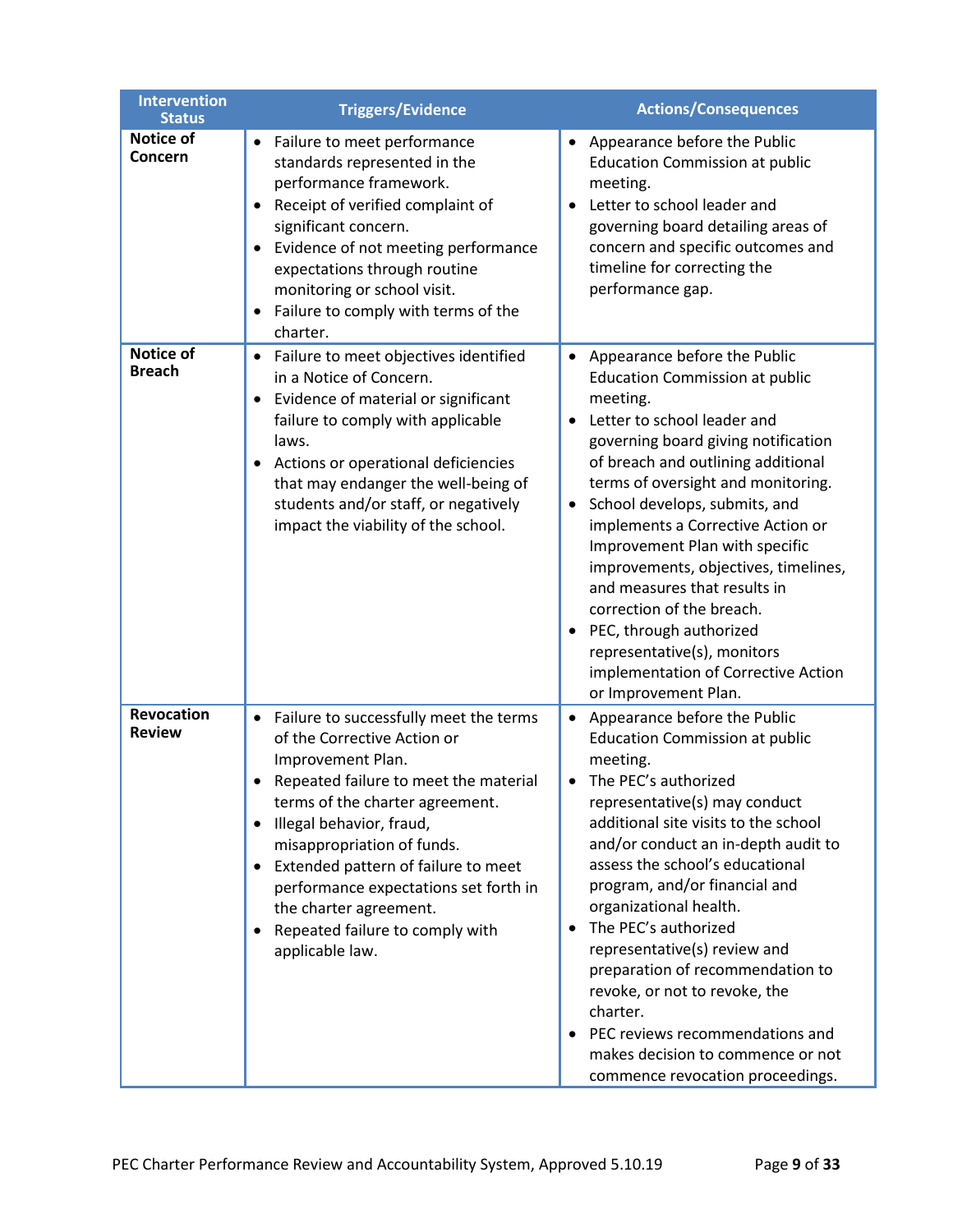## <span id="page-9-0"></span>**Charter Renewal**

As part of renewal consideration, PEC will consider a schools' annual school performance, school visit reports, information contained in the school's renewal application, and other relevant information in their decisions. Renewal decisions are based on the statutory standards in Section 22-8B-12(K) New Mexico Statutes Annotated.

After the final performance evaluation is completed for each year of its contract, a school will receive notice of whether it is on track for a renewal recommendation for 1) expedited renewal, 2) full renewal, 3) renewal with conditions, or 4) non-renewal. When the school has two years remaining on its contract term, the PEC's authorized representative(s) will provide the school with a Preliminary Notification of Renewal Profile. These notices are based on the school's performance profile over the contract term and the renewal performance profiles on page 11 of this Charter Performance Review and Accountability System. The PEC expects that schools will use these notices to both take action to respond to the potential renewal action by improving performance, as necessary, and to prepare and submit a response to the potential renewal action.

After final school performance data is released for the year prior to the school's renewal year, the school will receive a final notice of its renewal profile. Schools that have an Expedited Renewal Profile will have limited submission requirements and a limited site visit.

#### **Renewal Decision Criteria**

PEC decisions on charter school renewal will be based on an analysis of the following questions:

- 1. Is the school an academic success or making progress toward academic success? (Academic Framework)
- 2. Is the school an effective, viable organization? (Organizational Framework)
- 3. Is the school fiscally sound? (Financial Framework)

Staff providing support to the PEC will develop renewal recommendations based on the cumulative performance of the charter school over the contract term. The PEC will consider the following sources of evidence for renewal decisions, including any additional factors highlighted in the charter school renewal application.

#### **Renewal Evidence Sources**

- Annual performance reports, which constitute a report on the status in relation to meeting the academic performance, financial compliance and governance responsibilities of the charter school, including achieving the goals, objectives, student performance outcomes, state standards of excellence and other terms of the charter contract, including the accountability requirements set forth in the Assessment and Accountability Act;
- School developed reports, for schools not meeting the above standards, on the progress toward meeting the established standards;
- Evidence gathered that confirms or does not confirm the school developed reports identified above;
- A financial statement that discloses the costs of administration, instruction and other spending categories for the charter school that is understandable to the general public, that allows comparison of costs to other schools or comparable organizations and that is in a format required by the department;
- Petitions of support; and
- Facility assurances.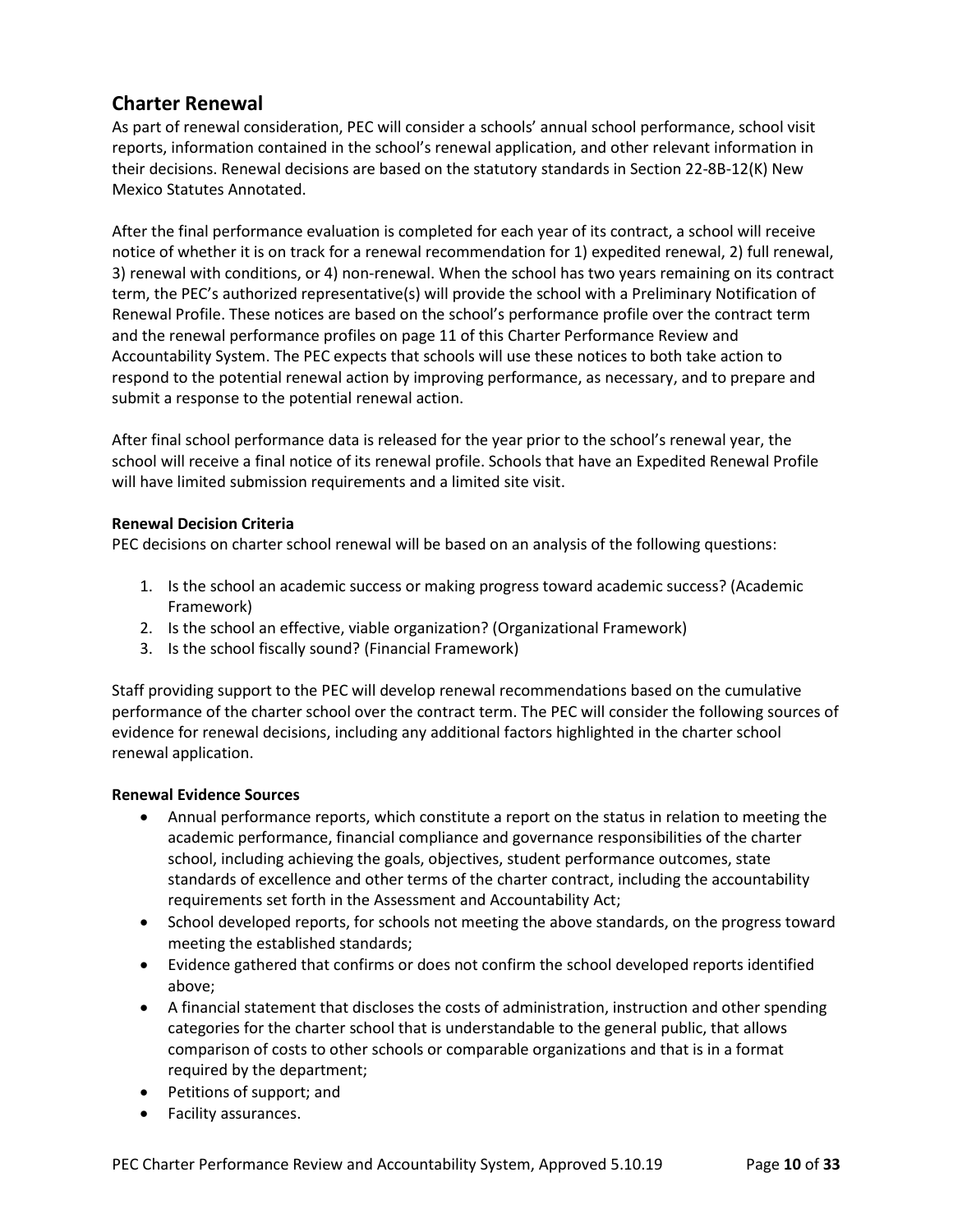#### <span id="page-10-4"></span><span id="page-10-3"></span><span id="page-10-2"></span><span id="page-10-1"></span><span id="page-10-0"></span>**Renewal Outcomes**

Staff providing support to the PEC will recommend one of four renewal outcomes (profiles) for PEC to consider. Although renewal recommendations will be guided by the performance profiles described below, the PEC has ultimate authority to make any renewal decision that is consistent with New Mexico charter school law.

| Renewal<br><b>Decision</b>                 | <b>Renewal Performance Profile<sup>3</sup></b>                                                                                                                                                                                                                                                                  | <b>Renewal Terms</b>                                                                                                              |
|--------------------------------------------|-----------------------------------------------------------------------------------------------------------------------------------------------------------------------------------------------------------------------------------------------------------------------------------------------------------------|-----------------------------------------------------------------------------------------------------------------------------------|
|                                            | <b>Academic</b>                                                                                                                                                                                                                                                                                                 | Five-year term with no additional                                                                                                 |
| <b>Expedited</b>                           | • Maintain Tier 1 or 2 rating for previous four years of the charter contract                                                                                                                                                                                                                                   | conditions outside normal charter                                                                                                 |
| Renewal <sup>4</sup>                       | <b>Organizational / Financial</b>                                                                                                                                                                                                                                                                               | contract; streamlined renewal                                                                                                     |
|                                            | • Meet Expectations for previous four years of the charter contract                                                                                                                                                                                                                                             | application and review process                                                                                                    |
| Full<br>Renewal <sup>5</sup>               | <b>Academic</b><br>• Earn no Tier 4 ratings within the past three years, and<br>• Either:<br>o Maintain Tier 1 or 2 rating for at least three of past four years, or<br>o Demonstrate consistently improving Tier rating over the last 3 years                                                                  | Five-year term with no additional<br>conditions outside normal charter                                                            |
|                                            | <b>Organizational / Financial</b><br>• Meet Expectations for the last two years, or<br>• Meet Expectations for at least three of past four years                                                                                                                                                                | contract                                                                                                                          |
|                                            | <b>Academic</b>                                                                                                                                                                                                                                                                                                 |                                                                                                                                   |
| Renewal<br>with<br>conditions <sup>6</sup> | • Earn Tier 4 performance rating for two or more years during the last four years but not in both of the last two years,<br>or<br>• Earn Tier 3 or 4 rating for three of the past four years, or<br>• Earn two or more Tier 3 or 4 ratings and demonstrate declines in Tier rating in any of the last two years | Three- or five-year renewal term<br>with defined goals for school<br>improvement on academic,<br>organizational, and/or financial |
|                                            | <b>Organizational / Financial</b><br>• Earn "did not meet" expectations for two or more years including one of the last two years                                                                                                                                                                               | frameworks                                                                                                                        |
| Non-<br>Renewal <sup>7</sup>               | <b>Academic</b><br>• Earn Tier 4 performance rating for past two years, or<br>• Earn Tier 4 performance rating for three or more years during the last four years including the most recent<br><b>Organizational / Financial</b>                                                                                | Recommendation for non-renewal                                                                                                    |
|                                            | • Earn "did not meet" expectations for three or more years during the last four years including the most recent year                                                                                                                                                                                            |                                                                                                                                   |

<sup>&</sup>lt;sup>3</sup> PEC renewal decisions will be guided by performance profiles, but PEC has ultimate authority to make any renewal decision that is consistent with New Mexico charter school law.

<sup>&</sup>lt;sup>4</sup> When considering schools currently in a contract with a term of less than 5 years, the expedited renewal profile criteria are 1) Maintain Tier 1 academic rating for the contract term, and 2) maintain Meets Expectations for organizational and financial performance for the contract term.

<sup>5</sup> When considering schools currently in a contract with a term of less than 5 years, the full renewal profile criteria are 1) in the academic framework either a) demonstrate a consistently improving Tier rating over the term of the contract or b) maintain at least Tier 2 rating for the contract term, and 2) earn Meets Expectations for organizational and financial performance for the year prior to the renewal year.

<sup>&</sup>lt;sup>6</sup> When considering schools currently in a contract with a term of less than 5 years, the conditional renewal profile is for schools that do not fall into any other renewal profile.

<sup>&</sup>lt;sup>7</sup> When considering schools currently in a contract with a term of less than 5 years, the non-renewal profile 1) earned a Tier 4 academic performance rating for the year prior to the renewal year or 2) earn Does Not Meet Expectations for organizational or financial performance for the year prior to the renewal year.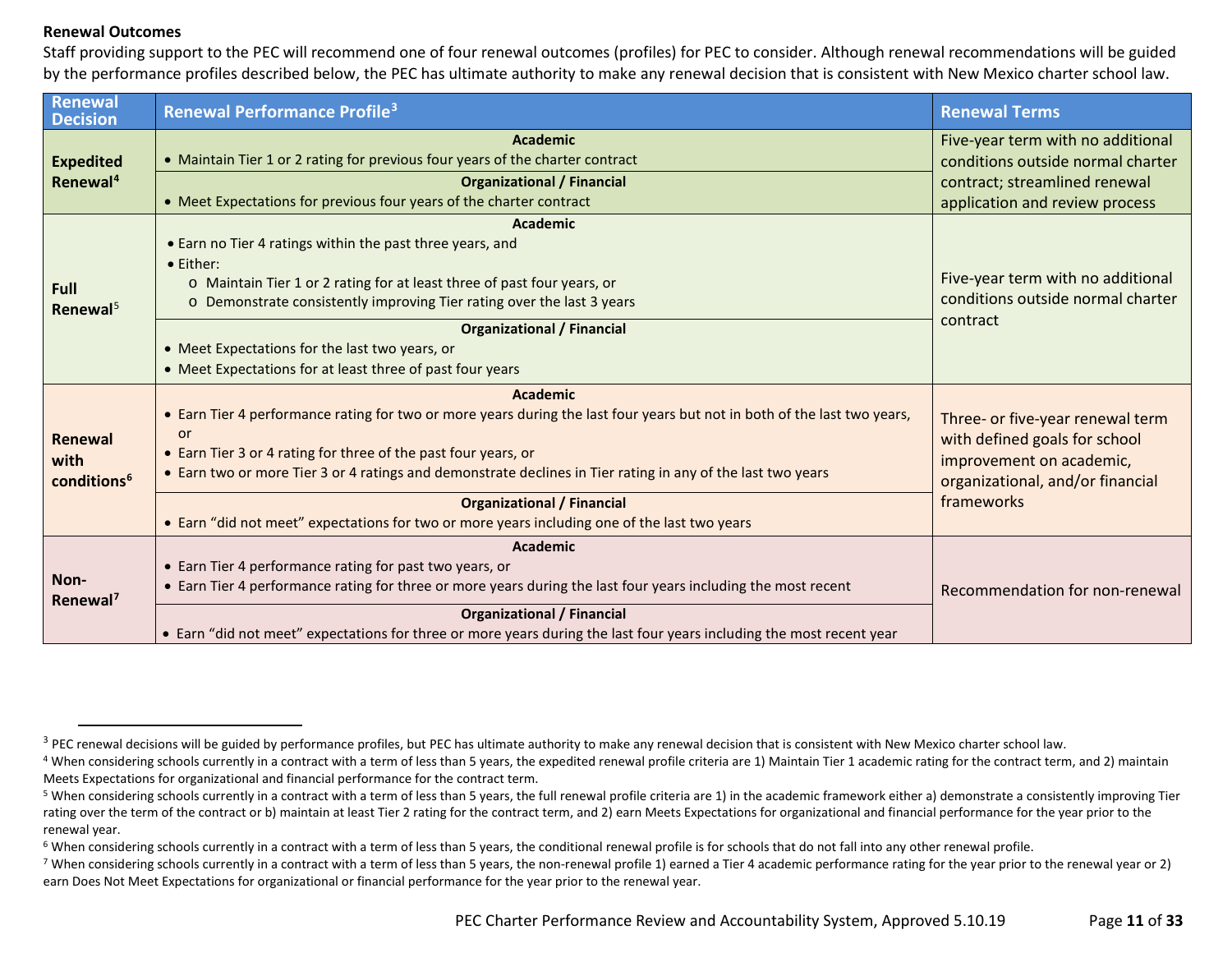#### **Renewal Process Steps**

| <b>Renewal Process Steps</b>               | <b>Timing</b><br>(Final Year of Charter Contract)              |
|--------------------------------------------|----------------------------------------------------------------|
| <b>Final Notice of Renewal Profile</b>     | Summer - After School Performance Data Released                |
| Renewal Application by the School          | Options: August 1, September 1, or October 1                   |
| <b>Renewal Site Visit</b>                  | Dependent on submission date:<br>August, September, or October |
| <b>Additional Requests for Information</b> | As needed                                                      |
| <b>Final Renewal Report</b>                | At least 5 days before PEC Vote                                |
| <b>PEC Renewal Vote</b>                    | Dependent on submission date:                                  |
|                                            | October, November, or December                                 |
| New Contract Negotiation                   | Spring                                                         |

#### Annual Performance Evaluations

After the final performance evaluation is completed for each year of its contract, a school will receive notice of whether it is on track for a renewal recommendation for 1) expedited renewal, 2) full renewal, 3) renewal with conditions, or 4) non-renewal. At least one year prior to the date the school will apply for renewal, the PEC's authorized representative(s) will provide the school with a Preliminary Notification of Renewal Profile. These notices are based on the school's performance profile over the contract term and the renewal performance profiles on page 11 of this Charter Performance Review and Accountability System. The PEC expects that schools will use these notices to both take action to respond to the potential renewal action by improving performance, as necessary, and to prepare and submit a response to the potential renewal action.

After final school performance data is released for the year prior to the school's renewal year, the school will receive a final notice of its renewal profile. Schools that have an Expedited Renewal Profile will have limited submission requirements and a limited site visit.

#### Renewal Profile

The first stage of the formal renewal process is the preparation by the PEC's authorized representative(s) of school-specific renewal profiles. The Renewal Profiles are based on the record of the charter school's academic, financial and organizational performance as reported in their *Annual Performance Reports* and in alignment with any prior renewal or approval conditions. Renewal Profiles will be provided to the school in the late summer of the final year of the school's charter term. The profiles are based on evidence collected over the contract term and publicly available information. Schools eligible for expedited renewal will be identified during this phase. At this time in the process, all schools will be aware of the performance profile and thus the renewal recommendations from the staff supporting the PEC. The renewal application will provide the school an opportunity to submit and prepare a response to the potential renewal action.

#### Renewal Application by the School

The Renewal Application provides schools the opportunity to provide an overview of school progress and a response to the potential renewal action, if performance expectations have not been met during the contract term. It is the goal of the Commission, to the extent possible, to decrease the burden from the preparation of the Renewal Application.

Schools eligible for expedited renewal will not be required to submit some sections of the renewal application. Annually, the Public Education Commission reviews and, as necessary, revises the renewal application. The current renewal application is available on the PEC website.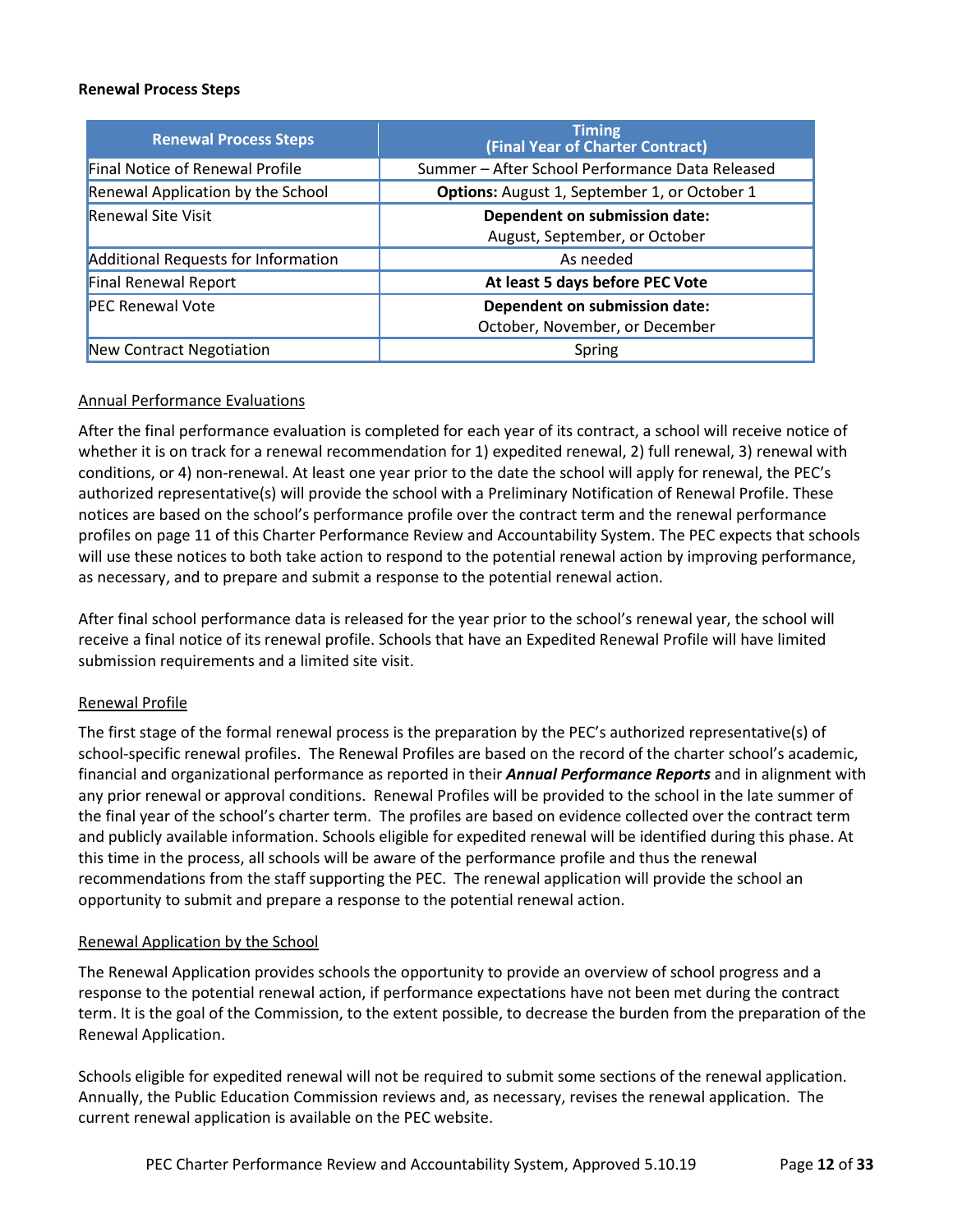#### Renewal Site Visit

The PEC's authorized representatives will conduct at least one Renewal Site Visit during the renewal process. The purpose of the Renewal Site Visit is to test, verify and/or supplement the information provided in the school's Renewal Application. The information obtained through the Renewal Visit will be considered with all other evidence at the time of the renewal decision by the PEC. Appendix B provides more detailed information regarding site visits.

Schools eligible for expedited renewal may be eligible to receive a site visit that utilizes a modified protocol focused on gathering community feedback and verifying any outstanding performance corrections. Site visits will also be used to investigate any significant concerns that may arise during the renewal period.

#### Additional Requests for Information

At any time during the renewal process, the PEC and/or its authorized representatives may request additional information from the school in an effort to fully inform the renewal decision.

#### Final Renewal Report

Staff supporting the PEC will prepare a renewal report once all renewal review activities are completed. The report will be provided to the school at least 5 days before the matter is put to a vote by the PEC so that the school has a final opportunity to prepare and submit a response to the information in the report.

#### PEC Renewal Vote

The PEC reviews and votes on each Renewal at a properly noticed public meeting. The public may offer comments to the PEC during the public participation section of PEC meeting regarding each renewal. After each decision, the PEC issues a written notice to the school detailing the renewal decision.

#### New Contract Negotiation

When renewal is granted by the PEC, the PEC, directly or through its authorized representatives, and the school negotiate a contract for the new term. The contract negotiation will address the school mission, any material terms that limit charter activities (e.g., enrollment cap, grade levels) or material terms that establish explicit program requirements (e.g., STEAM, PBL, vocational education). The contract negotiation shall also include additional rigorous, valid and reliable mission specific indicators, which may not to be duplicative of required state assessments but must measure achievement of the school's specific mission.

#### **Expedited Renewal**

Schools that have maintained a Tier 1 or 2 rating for previous four years of the charter contract and earned a "met expectations" rating on the organizational and financial frameworks for the previous four years are eligible for an *expedited renewal process*. The expedited process will include all of the renewal activities described above, but will include a modified renewal application and a condensed renewal site visit as appropriate.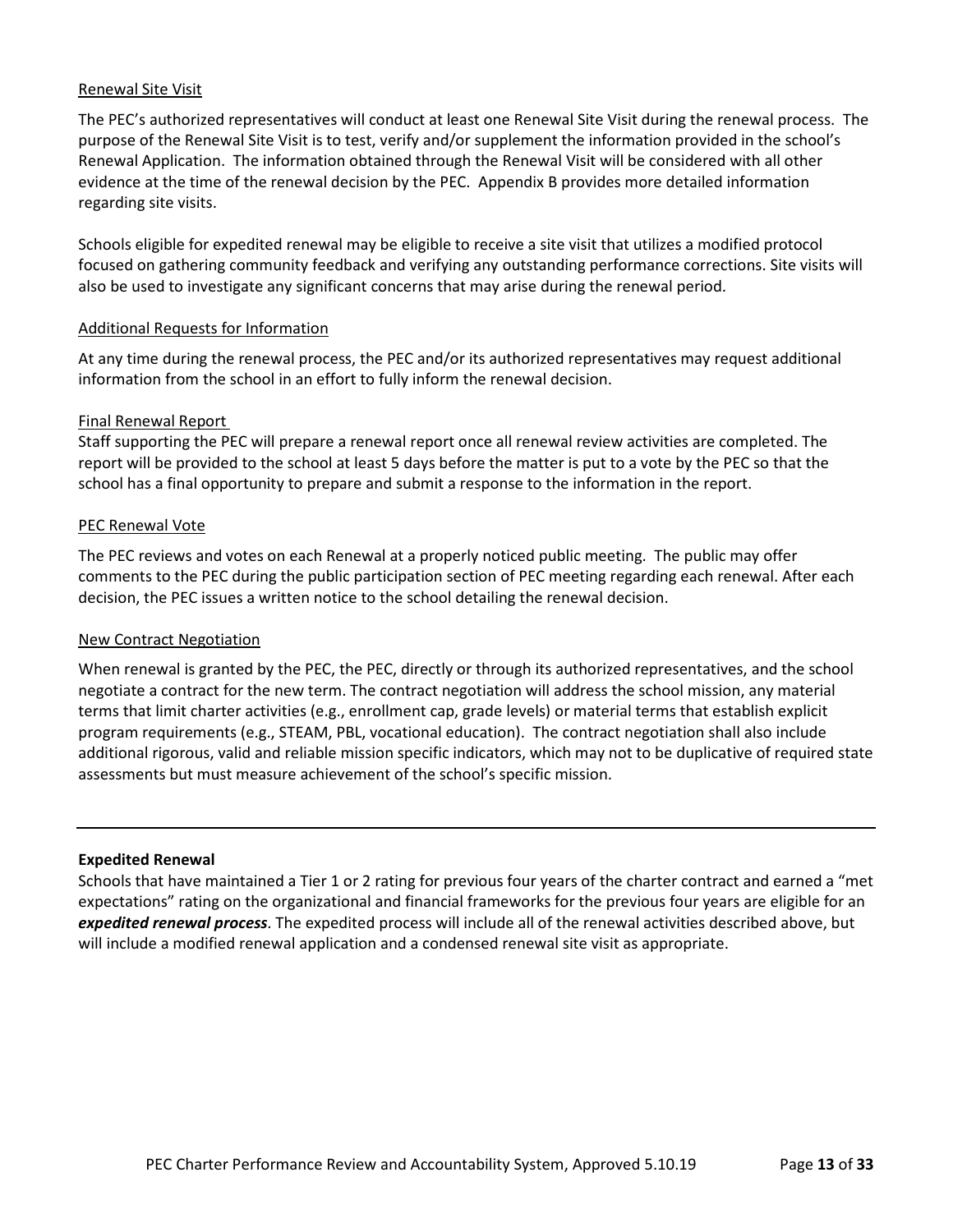## <span id="page-13-0"></span>**Appendix A: Academic, Organizational, and Financial Performance Framework**

## <span id="page-13-1"></span>**ACADEMIC PERFORMANCE FRAMEWORK**

The Academic Performance Framework answers the evaluative question: Is the academic program a success? The framework includes indicators and measures that allow the PEC to evaluate the school's academic performance and was developed pursuant to the New Mexico Charter Schools Act. This section includes indicators, measures and metrics for student academic performance; student academic growth; achievement gaps in both proficiency and growth between student subgroups; and graduation rate and post-secondary readiness measures for high schools. (Section 22-8B-9.1.A. (1-3, 6, 7) NMSA 1978).

The Academic Performance Framework includes three indicators, with several required measures, and allows for the inclusion of additional rigorous, valid and reliable indicators proposed by the school to augment external evaluations of school performance.

Description of Academic Framework Indicators and Measures

| Indicator 1: Components from NM System of School Support and Accountability. The<br>PEC considers charter school performance on each of the components of the NM<br>System of School Support and Accountability. |                                                                                                                                                                                                                                                                                                                                                                                                                                                                                                                            | <b>Points</b> |                                                             |
|------------------------------------------------------------------------------------------------------------------------------------------------------------------------------------------------------------------|----------------------------------------------------------------------------------------------------------------------------------------------------------------------------------------------------------------------------------------------------------------------------------------------------------------------------------------------------------------------------------------------------------------------------------------------------------------------------------------------------------------------------|---------------|-------------------------------------------------------------|
| <b>Measure</b>                                                                                                                                                                                                   | Description                                                                                                                                                                                                                                                                                                                                                                                                                                                                                                                | Elem          | High                                                        |
| 1.1 Math and Reading<br>Proficiency                                                                                                                                                                              | Math and Reading Proficiency is the percentage of students<br>who are proficient on state assessments in math and<br>reading.                                                                                                                                                                                                                                                                                                                                                                                              | 30            | 25                                                          |
| 1.2 English Learner<br>Language Proficiency                                                                                                                                                                      | English learner progress toward English language<br>Progress Toward English proficiency is measured by the WIDA ACCESS assessment<br>given annually to students identified as English learners.                                                                                                                                                                                                                                                                                                                            | 10            | 5                                                           |
| 1.3 Science Proficiency                                                                                                                                                                                          | Science proficiency is the percentage of students who are<br>proficient on state assessments in science.                                                                                                                                                                                                                                                                                                                                                                                                                   | 5             | 5                                                           |
| 1.4 Growth of Highest-<br>Performing Students (Q4)                                                                                                                                                               | These growth measures are calculated separately for three                                                                                                                                                                                                                                                                                                                                                                                                                                                                  | 5             | 5                                                           |
| 1.5 Growth of Middle<br>performing students<br>(Q2/3)                                                                                                                                                            | student subgroups. The three student subgroups are the<br>lowest-performing students (lowest 25%), the middle-<br>performing students (middle 50%) and the highest-                                                                                                                                                                                                                                                                                                                                                        | 10            | 10                                                          |
| 1.6 Growth of Lowest-<br>Performing Students (Q1)                                                                                                                                                                | performing students (highest 25%).                                                                                                                                                                                                                                                                                                                                                                                                                                                                                         | 25            | 15                                                          |
| 1.7 Graduation Rate                                                                                                                                                                                              | The graduation measure includes 4-year, 5-year, and 6-year<br>cohort graduation rates.<br>Graduation rates are one-year lagged. Meaning, rates that<br>are published in the school report are for the cohort that<br>graduated by August 1 of the prior year. Students are<br>expected to graduate in four years, however rates are<br>calculated for 5- and 6- year graduates. Calculation of 4-<br>year, 5-year, and 6-year cohort graduation rates uses the<br>Shared Accountability method, which gives each school in | N/A           | 10<br>5 for 4 year,<br>3 for 5 year,<br>and<br>2 for 6 year |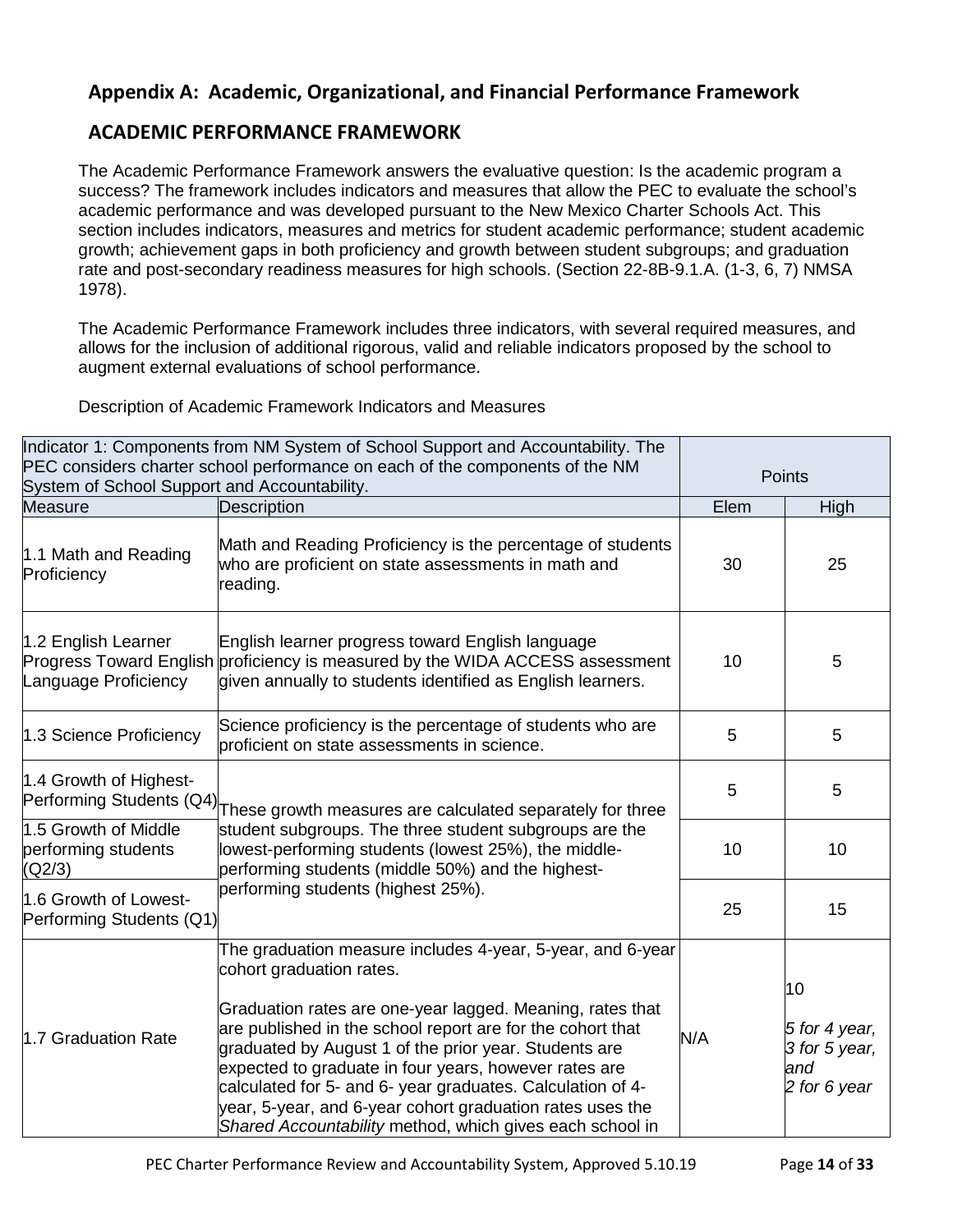|                                                                              | which the student was enrolled in high school proportional<br>credit for their timely or lack of timely graduation.                                                                                                                                                                                                                                                                                                                                                                                                                                                                                                                                                                                                                                                                                                                                                                                                                                                                                                                                          |     |    |
|------------------------------------------------------------------------------|--------------------------------------------------------------------------------------------------------------------------------------------------------------------------------------------------------------------------------------------------------------------------------------------------------------------------------------------------------------------------------------------------------------------------------------------------------------------------------------------------------------------------------------------------------------------------------------------------------------------------------------------------------------------------------------------------------------------------------------------------------------------------------------------------------------------------------------------------------------------------------------------------------------------------------------------------------------------------------------------------------------------------------------------------------------|-----|----|
|                                                                              | For schools that qualify as SAM schools, an auxiliary<br>graduation rate is computed using a senior completer<br>method which includes only 12th grade students who are not<br>members of the 4-year cohort.                                                                                                                                                                                                                                                                                                                                                                                                                                                                                                                                                                                                                                                                                                                                                                                                                                                 |     |    |
| 1.8 Growth in 4-year<br><b>Graduation Rate</b>                               | Improvement in the 4-year graduation rate is based on the<br>slope of the 4-year graduation rates for the past three years.<br>For schools that have a 4-year graduation rate that is over<br>90%, all points are awarded for graduation growth.                                                                                                                                                                                                                                                                                                                                                                                                                                                                                                                                                                                                                                                                                                                                                                                                             | N/A | 5  |
| 1.9 Career and College<br><b>Readiness</b>                                   | College and Career Readiness (CCR) scores are<br>determined by the percentage of the prior year 4-year<br>graduation cohort members (this indicator is also are one-<br>year lagged) who show evidence of participating in college<br>or career preparation, along with the proportion of those<br>students meeting a benchmark. This indicator is also<br>calculated using the shared accountability model.<br>High school students are expected to participate in at least<br>one college or career readiness program:<br>1) College entrance exams (Accuplacer, ACT, ACT Aspire,<br>Compass, PLAN, PSAT, SAT, or SAT Subject Test);<br>2) Evidence that the student can pass a college-level course<br>(Advanced Placement, Dual Credit, or IB); or<br>3) Eligibility for an industry-recognized certification (Career<br>Technical Education).<br>Points are given separately for students' participation and for<br>their success in achieving targets.<br>SAM schools are allowed use of additional indicators<br>including ASVAB, WorkKeys, and TABE. | N/A | 10 |
| 1.10 Chronic<br>Absenteeism                                                  | Schools earn points based on the percentage of students<br>who were not chronically absent. A chronically absent<br>student is one who was absent from school for any reason<br>for at least 10 percent of the days enrolled.                                                                                                                                                                                                                                                                                                                                                                                                                                                                                                                                                                                                                                                                                                                                                                                                                                | 5   | 5  |
| 1.11 Educational Climate<br>Survey, Multicultural<br>Initiatives, and Socio- | The Educational Climate survey measures the extent to<br>which classroom teachers demonstrate instructional<br>practices known to facilitate student learning. Students<br>emotional Learning (SEL) answer survey questions on topics such as classroom<br>teaching and expectations of students.                                                                                                                                                                                                                                                                                                                                                                                                                                                                                                                                                                                                                                                                                                                                                            | 10  | 5  |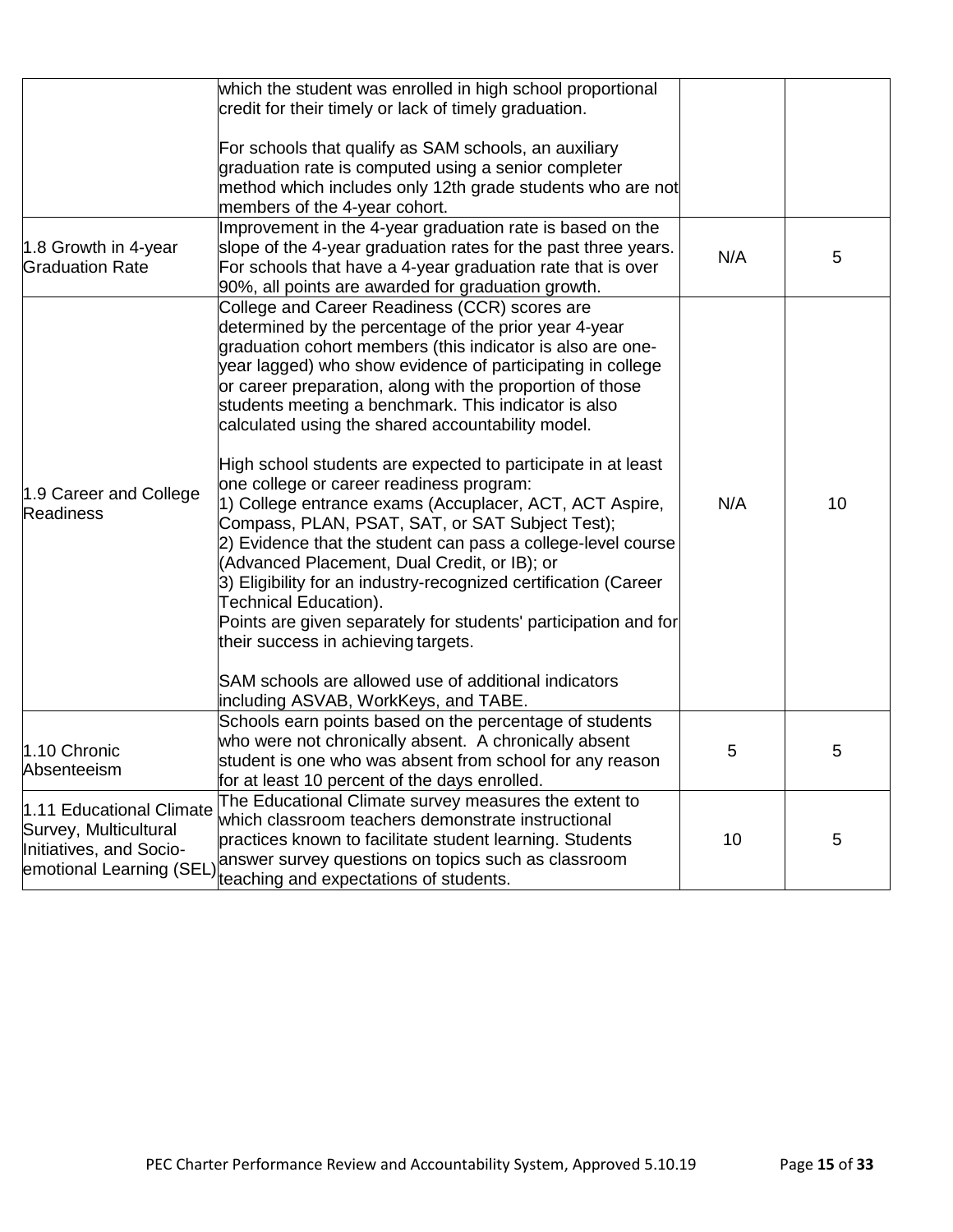| Indicator 2: Subgroup Performance<br>Subgroup measures are based on the school's relative performance (statewide percentile rank)<br>compared to all NM public schools serving the same grades. Points assigned for each<br>subgroup are averaged to calculate overall points for measures 2.1, 2.2, and 2.3. |                                                                                                                                                         | <b>Points</b> |      |
|---------------------------------------------------------------------------------------------------------------------------------------------------------------------------------------------------------------------------------------------------------------------------------------------------------------|---------------------------------------------------------------------------------------------------------------------------------------------------------|---------------|------|
| Measure                                                                                                                                                                                                                                                                                                       | Description                                                                                                                                             | Elem          | High |
| 2.1 Subgroup Growth of<br>Highest- Performing<br>Students (Q4)                                                                                                                                                                                                                                                | Students are compared to all students statewide serving the same<br>grade levels, based on the Growth results calculated by NM PED<br>for Q4 students.  | 25            | 25   |
| 2.2 Subgroup Growth of<br>Middle- Performing<br>Students (Q2/3)                                                                                                                                                                                                                                               | Schools are compared to all students statewide serving the same<br>grade levels, based on the Growth results calculated by NM PED<br>for Q2/3 students. | 25            | 25   |
| 2.3 Subgroup Growth of<br>Lowest- Performing<br>Students (Q1)                                                                                                                                                                                                                                                 | Schools are compared to all students statewide serving the same<br>grade levels, based on Growth results calculated by NM PED for<br>Q1 students.       | 25            | 25   |
| 2.4 Subgroup Proficiency                                                                                                                                                                                                                                                                                      | Students are compared to all students statewide serving the same<br>grade levels, based on subgroup proficiency rates for all eligible<br>subgroups.    | 25            | 25   |

| Indicator 3: School-Specific Goals<br>(1978 NMSA§22-8B-9.1(C).)          | The performance framework allows for the inclusion of additional rigorous, valid and reliable indicators (as<br>determined by the PEC) proposed by a charter school to augment external evaluations of its performance.                                                                                                                                                                                                                                                                                                                                                                                                                                                                                                                                                                                                                                                                                                                                                                                                                                                                                                                                                                                                                                                                                                                                                                                                                                                                                                                                                                                                     |      | Points |
|--------------------------------------------------------------------------|-----------------------------------------------------------------------------------------------------------------------------------------------------------------------------------------------------------------------------------------------------------------------------------------------------------------------------------------------------------------------------------------------------------------------------------------------------------------------------------------------------------------------------------------------------------------------------------------------------------------------------------------------------------------------------------------------------------------------------------------------------------------------------------------------------------------------------------------------------------------------------------------------------------------------------------------------------------------------------------------------------------------------------------------------------------------------------------------------------------------------------------------------------------------------------------------------------------------------------------------------------------------------------------------------------------------------------------------------------------------------------------------------------------------------------------------------------------------------------------------------------------------------------------------------------------------------------------------------------------------------------|------|--------|
| <b>Measure</b>                                                           | Description                                                                                                                                                                                                                                                                                                                                                                                                                                                                                                                                                                                                                                                                                                                                                                                                                                                                                                                                                                                                                                                                                                                                                                                                                                                                                                                                                                                                                                                                                                                                                                                                                 | Elem | High   |
| School identified Mission<br>Specific Goals, not to exceed<br>two goals. | Charter schools shall propose mission-specific goals that are specific,<br>measurable and rigorous, School-proposed goals are subject to approval<br>by the PEC and are incorporated into charter contracts. Not more than<br>two goals will be used.<br>The goals must appear on the NM Spotlight Dashboard to be measurable<br>as a SMART goal.<br>PEC guidance for setting school goals:<br>Use a SMART goal format (Specific, Measureable, Achievable, Relevant,<br>and Time-bound)<br>Include metrics and measures using the following criteria: "Exceeds<br>standards," "Meets standards," "Does not meet standards," and "Falls far<br>below standards."<br>Set goals that augment external evaluations of school performance and do<br>not duplicate existing framework measures.<br>Goals must be able to be documented and supported using objective,<br>verifiable evidence of results.<br>Mission specific goals must be distinct from ESSA indicators 1 and 2<br>If using additional assessments:<br>Proficiency and growth targets must be distinct and measured separately.<br>Assessments need to be rigorous and reliable. The data will need to be<br>reported on the NM Spotlight Dashboard, in a format useable by PED.<br>Additional assessments must be aligned to school mission.<br>Reading and math goals are already included within indicators 1 and 2.<br>If two goals are included, the score on this measure will be the average of<br>the two ratings. There are four rating categories:<br>$Exceeds = 100 pts$<br>Meets $= 75$ pts<br>Does not meet $= 25$ pts<br>Falls far below $= 0$ pts | 100  | 100    |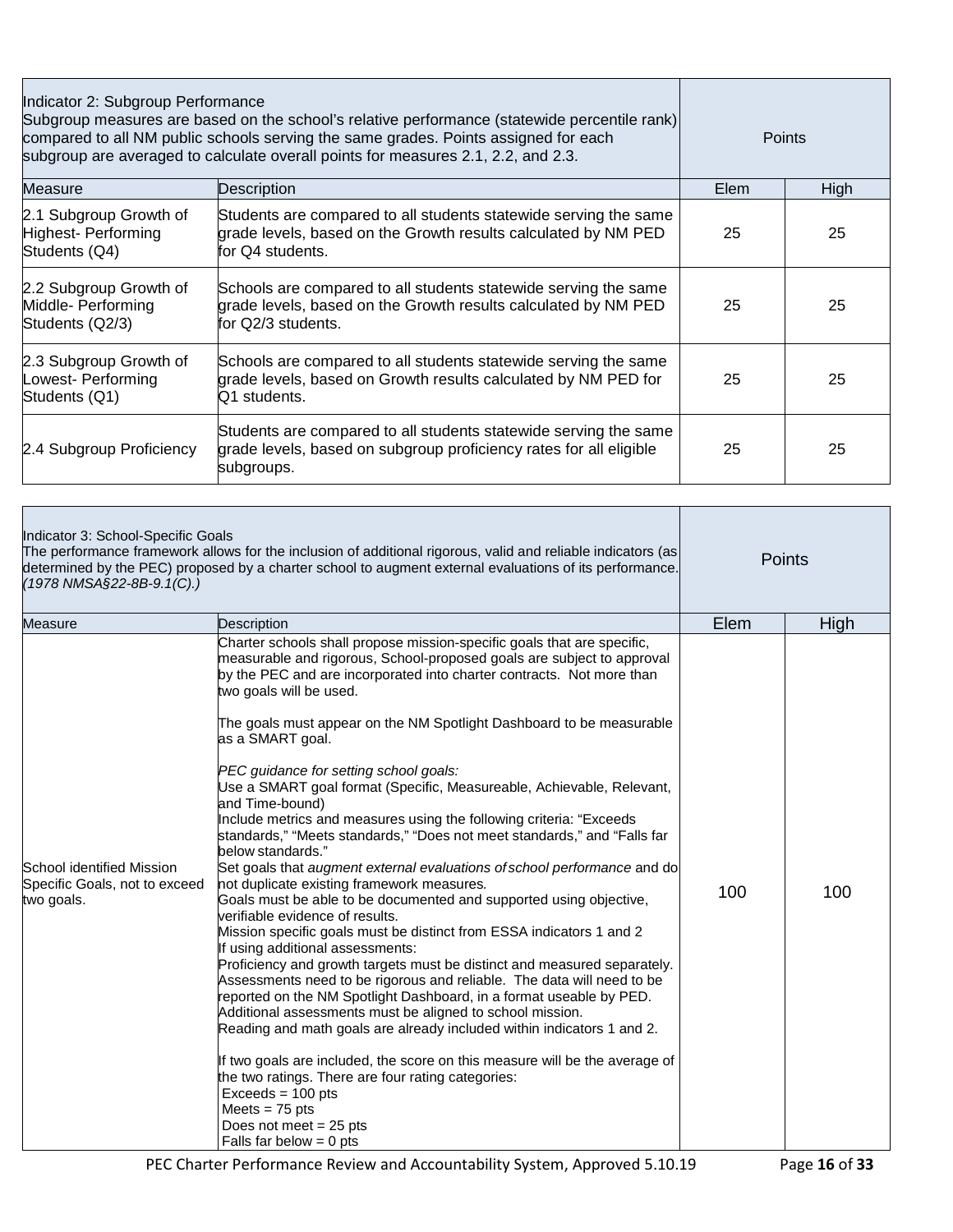## <span id="page-16-0"></span>**Mission Specific Goal(s) for SchoolName**

## Goal #1:

| <b>Measure Rating</b><br>Category         | Description of Target for each Performance Level | <b>Points</b><br>Assigned |
|-------------------------------------------|--------------------------------------------------|---------------------------|
| <b>Exceeds Standard</b>                   |                                                  | 100                       |
| <b>Meets Standard</b>                     |                                                  | 75                        |
| <b>Does Not Meet</b><br><b>Standard</b>   |                                                  | 25                        |
| <b>Falls Far Below</b><br><b>Standard</b> |                                                  | 0                         |

## Goal #2:

| <b>Measure Rating</b><br>Category         | Description of Target for each Performance Level | <b>Points</b><br>Assigned |
|-------------------------------------------|--------------------------------------------------|---------------------------|
| <b>Exceeds Standard</b>                   |                                                  | 100                       |
| <b>Meets Standard</b>                     |                                                  | 75                        |
| Does Not Meet<br><b>Standard</b>          |                                                  | 25                        |
| <b>Falls Far Below</b><br><b>Standard</b> |                                                  | 0                         |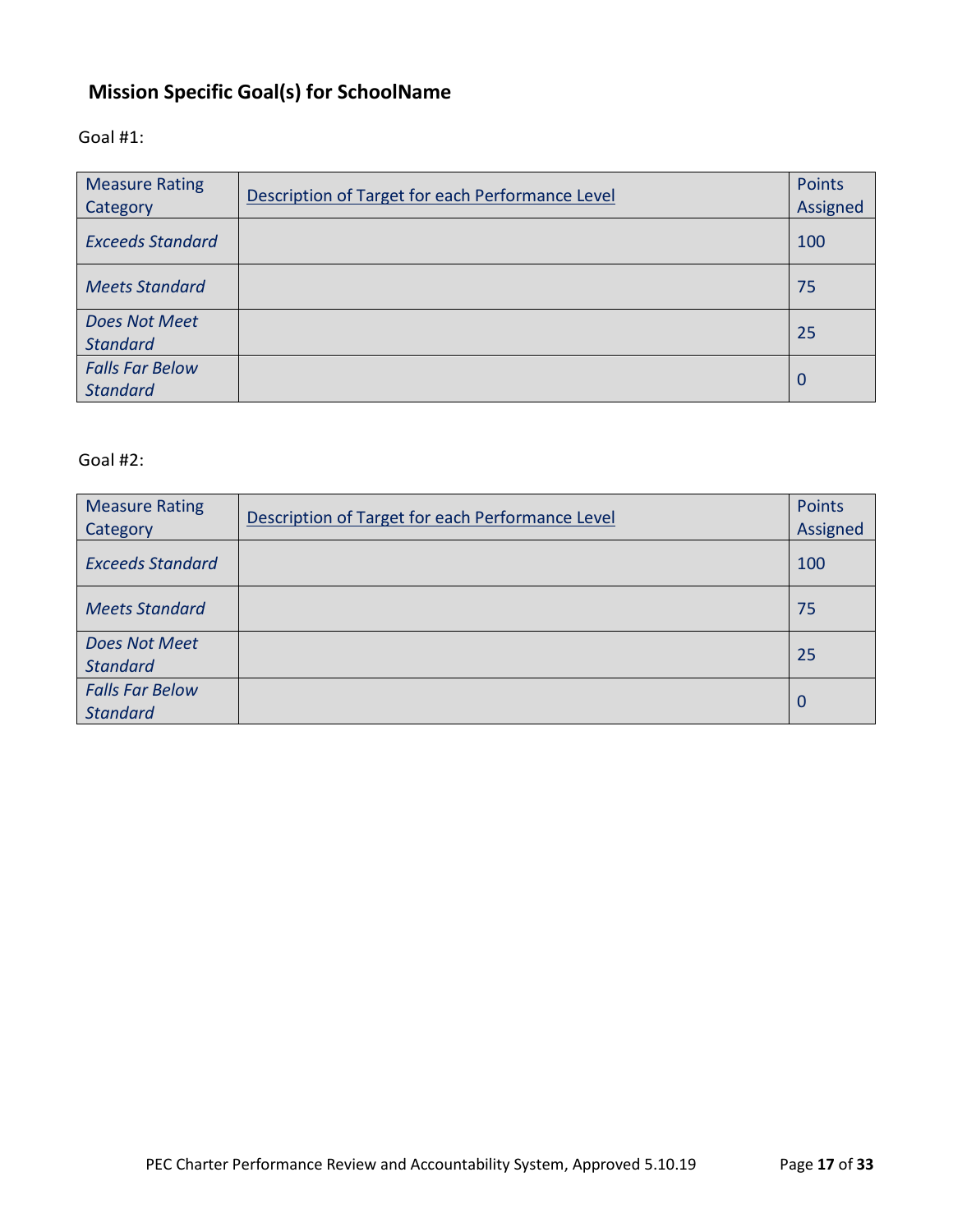## **Summary of Indicator Rating System and Assigned Points**

*Schools receive up to 100 points for each academic measure. The average weighted points across the framework are used to assign the overall rating (tier).*

| <b>Indicators</b>                                                                                    | <b>Description</b><br><b>Assigned Points</b>                                                                                                                           |                                                                                                                                                                      | <b>Total</b><br><b>Weight?</b> |             |
|------------------------------------------------------------------------------------------------------|------------------------------------------------------------------------------------------------------------------------------------------------------------------------|----------------------------------------------------------------------------------------------------------------------------------------------------------------------|--------------------------------|-------------|
|                                                                                                      |                                                                                                                                                                        |                                                                                                                                                                      | <b>Elem</b>                    | <b>High</b> |
| Indicator 1:<br>Components<br>from NM<br>System of<br><b>School Support</b><br>and<br>Accountability | The PEC considers charter<br>school performance on each of<br>the components of the NM PED<br><b>ESSA Plan</b>                                                         | The school earns points equal to the<br>school's overall index score from the<br>New Mexico System of School<br>Support and Accountability.<br>$(1-100 \text{ pts})$ | 35%                            | 37.5%       |
| Indicator 2:<br>Subgroup<br>Performance                                                              | Subgroup measures are based<br>on the school's relative<br>performance (statewide<br>percentile rank) compared to all<br>NM public schools serving the<br>same grades. | Points assigned for each subgroup<br>are averaged to calculate overall<br>points for measures 2.1, 2.2, 2.3,<br>and 2.4. (1-100 points)                              | 30%                            | 25%         |
| Indicator 3<br><b>Mission</b><br><b>Specific Goals</b>                                               | Charter schools shall include<br>mission-specific goals that<br>are Specific, Measurable,<br>Achievable, Relevant and Time-<br>bound.                                  | Points are assigned based on<br>the average of the ratings (if<br>there are two goals) for the<br>goals listed in Indicator 3. (0-<br>100 points)                    | 35%                            | 37.5%       |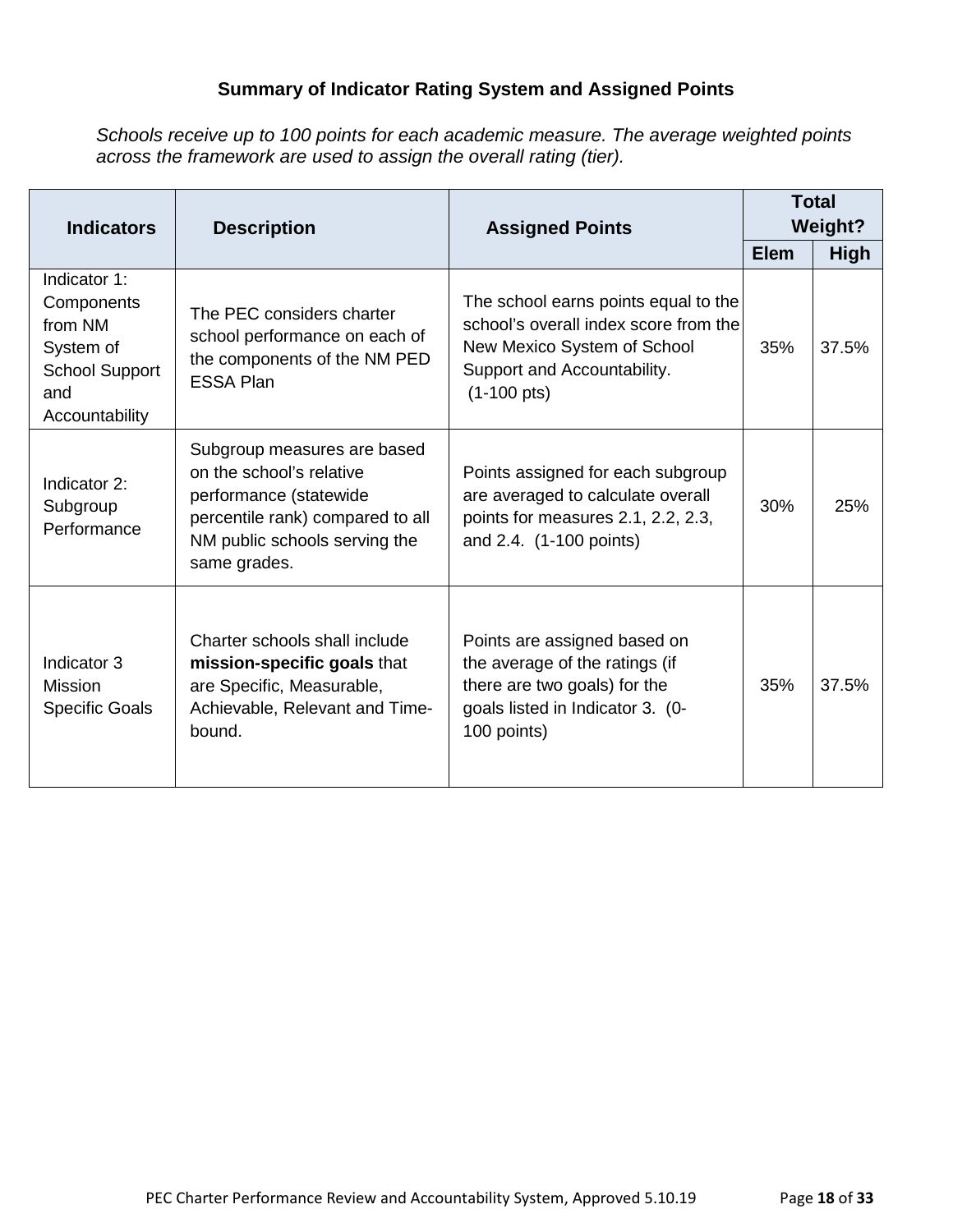*Based on performance across the academic indicators and measures, schools receive an overall academic tier rating that is used by the PEC in annual monitoring and renewal decisions.*

|            | • School is exceeding PEC academic performance framework expectations<br>and is on par with the highest-performing schools in the state.<br>• (Greater than or equal to 80 of the possible total weighted points) |
|------------|-------------------------------------------------------------------------------------------------------------------------------------------------------------------------------------------------------------------|
|            | • School is consistently meeting PEC academicperformance<br>framework expectations.<br>• (Greater than or equal to 70 and less than 80 of possible total weighted points)                                         |
|            | $\cdot$ School is not meeting expectations for one or more of the<br>academic indicators. Possible intervention.<br>• (Greater than or equal to 55 and less than 70 of possible total weighted points)            |
| <b>Ter</b> | $\cdot$ School is falling far below academic performance expectations.<br>Intervention; possible revocation.<br>$\cdot$ (Less than 55 of possible total weighted points)                                          |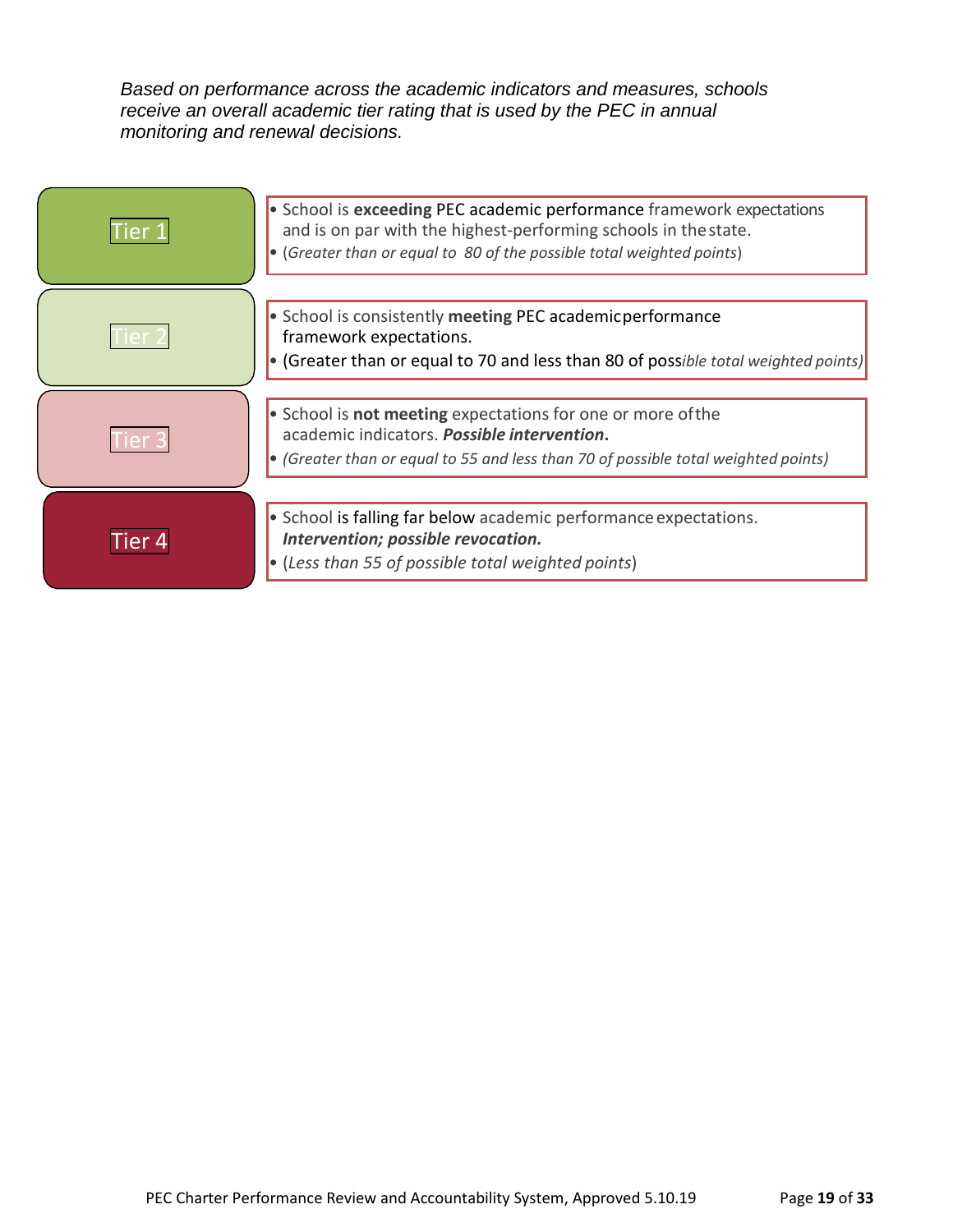## <span id="page-19-0"></span>**ORGANIZATIONAL PERFORMANCE FRAMEWORK**

The Organizational Framework primarily lists the responsibilities and duties that charter schools are required to meet through state and federal laws. It was developed pursuant to the New Mexico Charter Schools Act and includes indicators, criteria statements, and metrics related to schools' educational program, financial management, governing body performance, school environment, and employee and student policies, including compliance with all applicable laws, rules and terms of the charter contract (Section 22-8B-9.1A (4, 5, 9) NMSA 1978).

NACSA Principles & Standards (2012) states that,

"A Quality Authorizer implements an accountability system that effectively streamlines federal, state, and local…compliance requirements while protecting schools' legally entitled autonomy and minimizing schools' administrative and reporting burdens" (p. 16).

The organizational framework is the primary focus of the annual school visit process. The framework is structured into five categories of information. Each category has multiple *indicators* and each indicator includes one or more *criteria statements* that serve as the metric for evaluating organizational performance.

For each indicator a school receives one of three ratings: "Meets Standard," "Working to Meet Standard" and "Does Not Meet Standard" which are defined below. Indicator ratings are assigned based on evidence that the school is meeting the criteria statement(s).

#### *Meets Standard***:**

The school meets the standard if it satisfies each of the criteria statements described for the indicator OR if the authorizer currently has no evidence or information to indicate the school does not meet the criteria statements.

#### **Working to Meet Standard:**

There is evidence to indicate the school does not, or at some point in the school year did not, satisfy the criteria statements described for the indicator AND within 30 days after receiving a notification of non-compliance, the school submitted evidence to demonstrate immediate correction of any outstanding matters AND submitted a corrective action plan to prevent future occurrences of the same concern.

#### *Does Not Meet Standard:*

There is evidence to indicate the school does not, or at some point in the school year did not, meet the criteria statements described for the indicator and the school failed to submit evidence of correction and/or a corrective action plan within 30 days of notification OR the school failed to implement the corrective action plan OR the non-compliance is repeated from the prior evaluation.

Schools receive an overall organizational performance rating of either "Meets Standard" or "Does Not Meet Standard". If a school receives "Does Not Meet Standard" ratings for three more indicators, the school will receive an overall organizational framework rating of "Does Not Meet Standard". Fewer than three such ratings will result in an overall rating of "Meets Standard." In addition, if a school receives a "Does Not Meet Standard", on any indicator, CSD and PEC may conduct a closer review the following year on that indicator, and/or the PEC may require the school to submit a corrective action plan in order to specify actions and a timeline to correct the performance deficiency.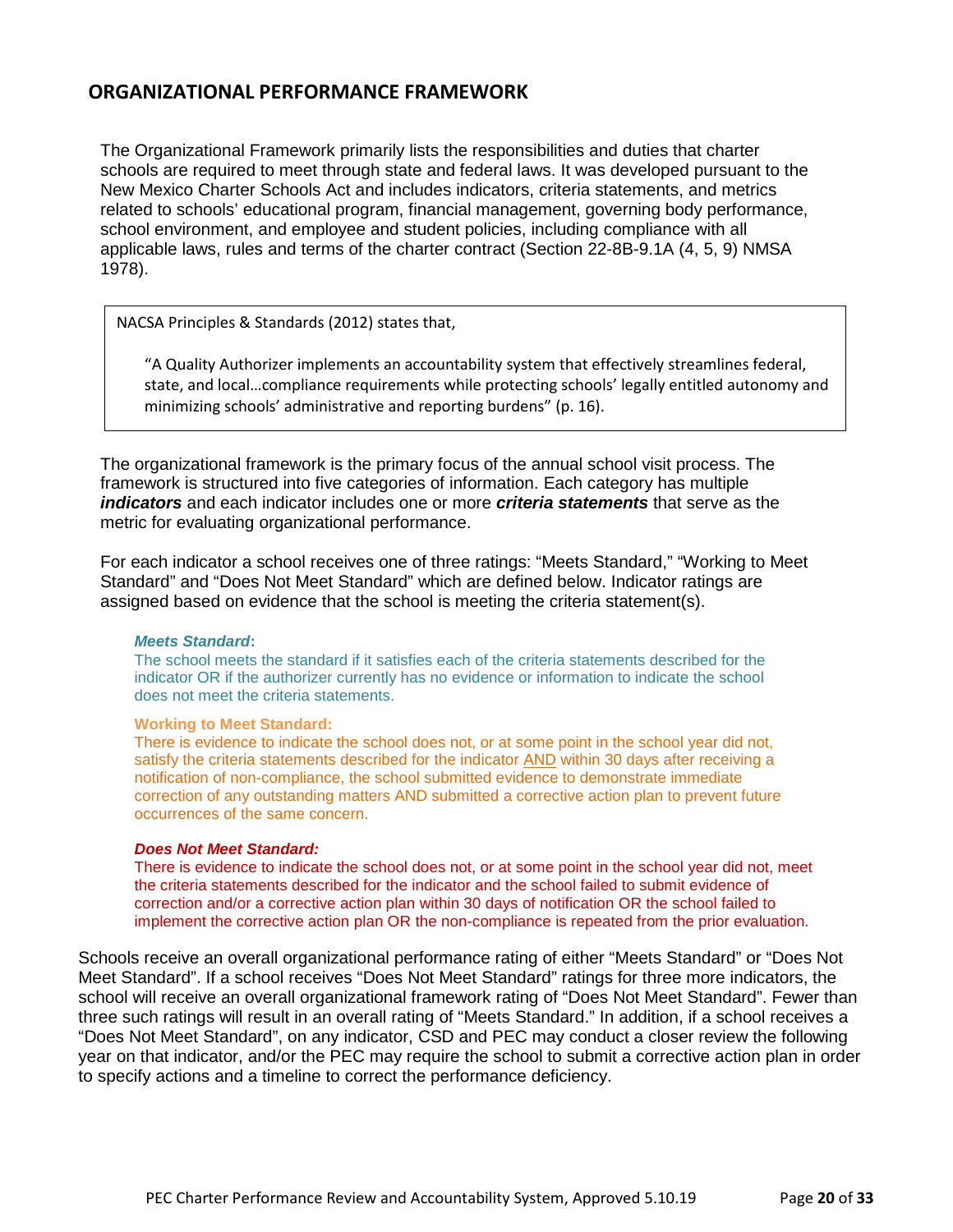<span id="page-20-0"></span>

| <b>Topics and</b><br><b>Indicators</b>                                                                                                             | Criteria Statements <sup>8</sup>                                                                                                                                                     | <b>Component</b><br>of Site Visit<br><b>Evaluation?</b> |
|----------------------------------------------------------------------------------------------------------------------------------------------------|--------------------------------------------------------------------------------------------------------------------------------------------------------------------------------------|---------------------------------------------------------|
|                                                                                                                                                    | 1. EDUCATIONAL PROGRAM REQUIRMENTS                                                                                                                                                   |                                                         |
| 1.a. Is the school<br>implementing the<br>material terms of<br>the approved<br>charter<br>application as<br>defined in the<br>Charter<br>Contract? | School's mission is being implemented. Article VIII. Section 8.01.(a)(ii)<br>$\bullet$                                                                                               | <b>YES</b>                                              |
|                                                                                                                                                    | The school has documentation/evidence that it is implementing its educational programs. Article VIII.<br>Section 8.01.(a)(iii)                                                       |                                                         |
|                                                                                                                                                    | The school has documentation that demonstrates that it is implementing its parent, teacher and student-<br>$\bullet$<br>focused terms. Article VIII. Section 8.01.(a)(iv), (v), (vi) |                                                         |
|                                                                                                                                                    | The school stays within its enrollment cap at all times and serves only the approved grade levels. Article<br>$\bullet$<br>VIII. Section 8.01.(a)(i) and (vii)                       |                                                         |
|                                                                                                                                                    | The school administers all required state assessments, including but not limited to: NMSA 22-2C-4(E)<br>$\bullet$                                                                    | <b>NO</b>                                               |
|                                                                                                                                                    | Grade level math and reading assessments                                                                                                                                             |                                                         |
|                                                                                                                                                    | Subject based end of course exams<br>٠                                                                                                                                               |                                                         |
|                                                                                                                                                    | Early childhood assessments<br>٠                                                                                                                                                     |                                                         |
|                                                                                                                                                    | English Learner screening and progress monitoring assessments<br>٠                                                                                                                   |                                                         |
| 1.b. Does the                                                                                                                                      | National performance assessments, when selected, and<br>٠                                                                                                                            |                                                         |
| school comply                                                                                                                                      | Language assessments for bi-lingual programs.<br>ä,                                                                                                                                  |                                                         |
| with state and<br>contractual<br>assessment                                                                                                        | The school administers all required contractual assessments (specified in contract/performance framework<br>$\bullet$<br>that are still applicable).                                 |                                                         |
| requirements?                                                                                                                                      | The school ensures assessment accommodations are properly administered to all eligible students.<br>$\bullet$                                                                        |                                                         |
|                                                                                                                                                    | The school complies with assessment training requirements: NMAC 6.10.7.8 and 9<br>$\bullet$                                                                                          |                                                         |
|                                                                                                                                                    | Has an identified District Test Coordinator (DTC)<br>٠                                                                                                                               |                                                         |
|                                                                                                                                                    | DTC attends all required trainings, and                                                                                                                                              |                                                         |
|                                                                                                                                                    | DTC annually provides training for all district personnel involved in test administration, preparation, and<br>security.                                                             |                                                         |

<sup>&</sup>lt;sup>8</sup> Criteria statements noted in blue will be evaluated during the site visit. Criteria statements in green will be evaluated using information from PED bureaus, or otherwise available. Criteria statements in red will be evaluated using complaints. Criteria statements in black require the school to report data.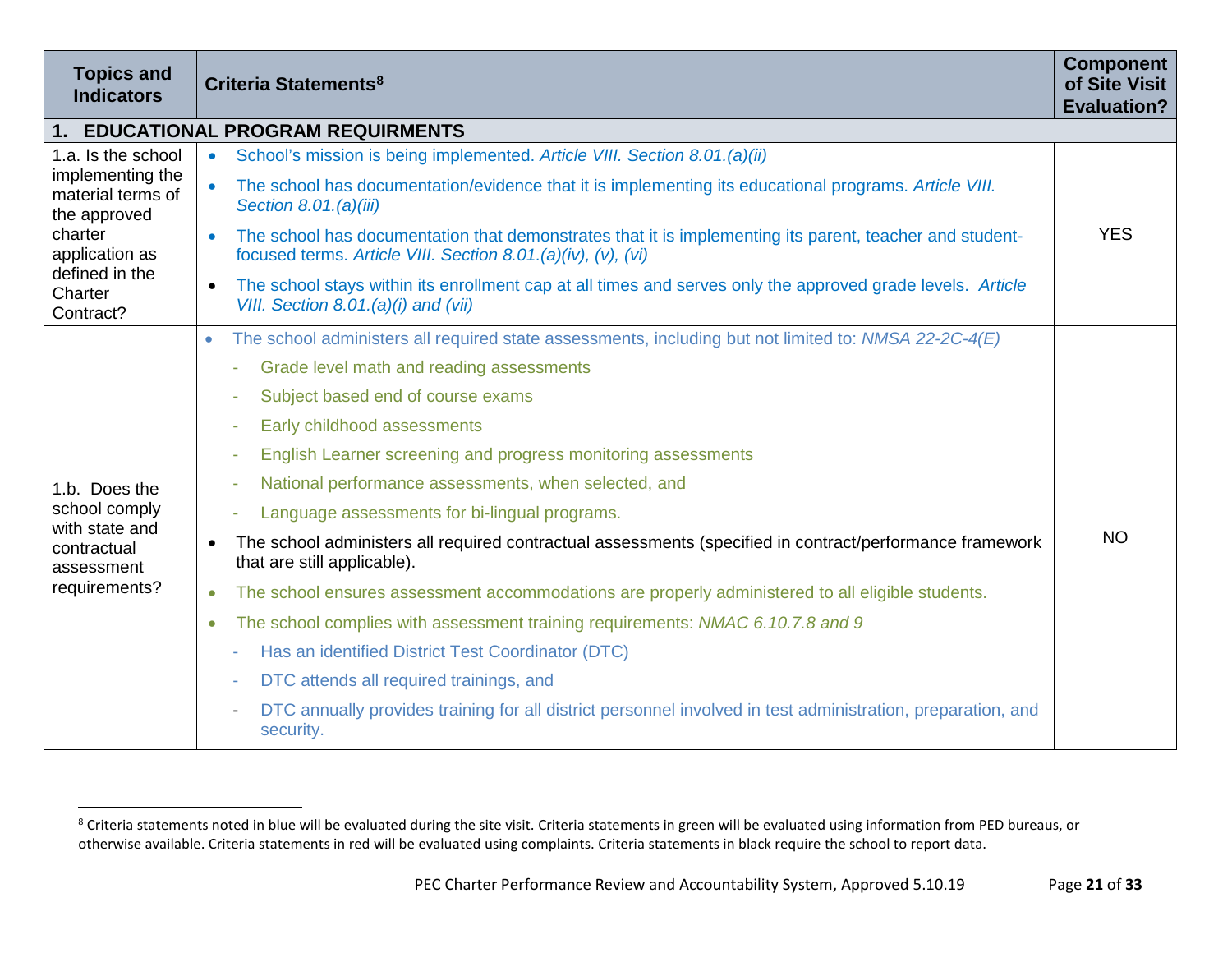| <b>Topics and</b><br><b>Indicators</b>                                                        | Criteria Statements <sup>8</sup>                                                                                                                                                                                                                                                          | <b>Component</b><br>of Site Visit<br><b>Evaluation?</b> |
|-----------------------------------------------------------------------------------------------|-------------------------------------------------------------------------------------------------------------------------------------------------------------------------------------------------------------------------------------------------------------------------------------------|---------------------------------------------------------|
| 1.c. Is the school<br>protecting the<br>rights of students<br>with special                    | The school is in 100% compliance with the Special Education Bureau identified indicators. (34 CFR §<br>$\bullet$<br>300.600 (a)(2) and Subsection F of 6.31.2.9 NMAC.)                                                                                                                    |                                                         |
|                                                                                               | The school has not been the subject of a due process hearing that resulted in a finding of noncompliance<br>$\bullet$<br>during the current school year.                                                                                                                                  |                                                         |
|                                                                                               | • The school has not been cited for noncompliance with applicable federal and state special education rules<br>and regulations as the result of a state-level parental complaint during the current school year.                                                                          |                                                         |
| needs? (Note:<br>These provisions<br>include only                                             | The school is in compliance with all terms of any corrective action plan that resulted from a state-level<br>$\bullet$<br>complaint.                                                                                                                                                      | <b>YES</b>                                              |
| students with<br>disabilities.)                                                               | The school has received no OCR complaints determined to be valid and demonstrate a students' rights<br>$\bullet$<br>were violated. (NMSA 22-8B-4)                                                                                                                                         |                                                         |
|                                                                                               | Review of IEP files during site visits to insure compliance with state and federal law regarding servicing<br>$\bullet$<br>students with special needs                                                                                                                                    |                                                         |
| 1.d. Is the school<br>protecting the<br>rights of English<br>Learner<br>students?             | The school has no complaints that have been evaluated and found to be valid complaints that indicate an<br>$\bullet$<br>EL student's or families' rights have been violated. (NMSA 22-8B-4 (A))                                                                                           |                                                         |
|                                                                                               | The school does not have a major discrepancy (>5%) between ELs identified and assessed as monitored<br>by the Language and Culture Bureau, or is able to provide appropriate documentation and explanation for<br>such a discrepancy.                                                     |                                                         |
|                                                                                               | All EL students must be provided services as evidenced by STARS data reporting for services coded as<br>$\bullet$<br>1062 (ESL) or 1063 (ELA/ELD), or must by coded as a parent refusal and have documentation to support<br>the refusal as monitored by the Language and Culture Bureau. | <b>YES</b>                                              |
|                                                                                               | The school has received no OCR complaints determined to be valid that demonstrate a students' rights<br>$\bullet$<br>were violated. (NMSA 22-8B-4)                                                                                                                                        |                                                         |
|                                                                                               | Review of student cumulative files during site visits to insure compliance with state and federal law<br>$\bullet$<br>regarding servicing English Language Learners                                                                                                                       |                                                         |
| 1.e. Does the<br>school comply<br>with federal and<br>state grant<br>program<br>requirements? | Annually the school meets program requirements for all PED and federal grant programs it implements.<br>$\bullet$<br>(e.g., Perkins, K-3 plus, truancy coaches, 4RFuture, Title funding, etc.)                                                                                            | <b>NO</b>                                               |
|                                                                                               | The school is responsive to findings of non-compliance in accordance with deadlines.<br>$\bullet$                                                                                                                                                                                         |                                                         |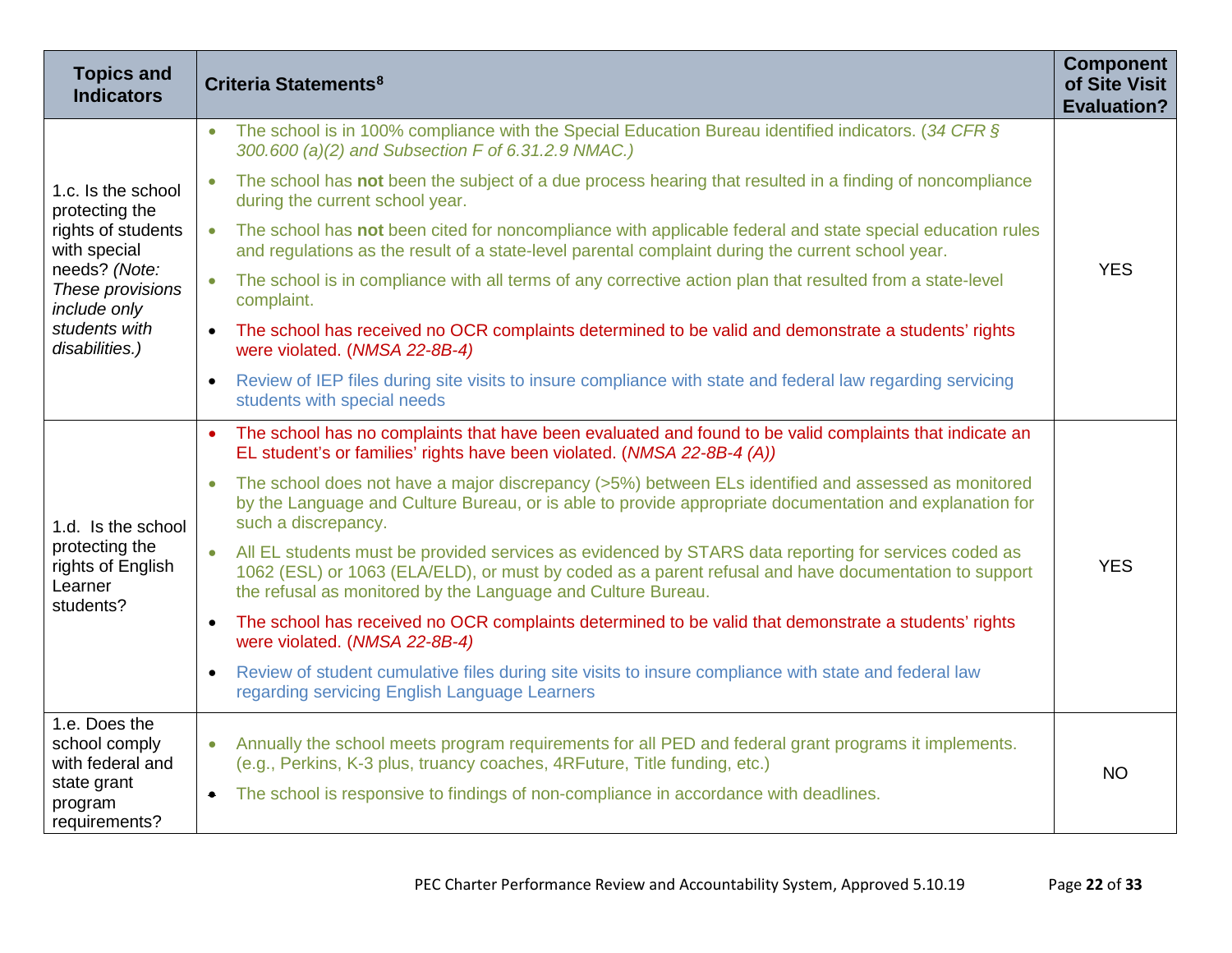| <b>Topics and</b><br><b>Indicators</b>                                                                 | Criteria Statements <sup>8</sup>                                                                                                                                                                                                                                                                               | <b>Component</b><br>of Site Visit<br><b>Evaluation?</b> |
|--------------------------------------------------------------------------------------------------------|----------------------------------------------------------------------------------------------------------------------------------------------------------------------------------------------------------------------------------------------------------------------------------------------------------------|---------------------------------------------------------|
| 1.f. Does the<br>school implement<br>an Educational<br>Plan for Student<br><b>Success</b><br>(NMDASH)? | The school has an active core team engaged in the DASH process.<br>$\bullet$                                                                                                                                                                                                                                   |                                                         |
|                                                                                                        | The school is implementing their annual and 90-day plans, as evaluated through reviewing evidence and<br>$\bullet$<br>school/adult actions during the site visit.                                                                                                                                              | <b>YES</b>                                              |
|                                                                                                        | Only applicable for schools rated as Tier 3 or Tier 4 on the Academic Performance Framework evaluation or<br>meeting criteria to be identified as TSI, CSI, or MRI or schools that are required to implement an NMDASH<br>plan by a PEC Corrective Action Plan.                                                |                                                         |
|                                                                                                        | 2. FINANCIAL MANAGEMENT AND OVERSIGHT                                                                                                                                                                                                                                                                          |                                                         |
|                                                                                                        | The school submits all budget request documents and budget approval documents to the PED according<br>$\bullet$<br>to PED's established deadlines. (NMSA 22-8-6.1 and 10.)                                                                                                                                     |                                                         |
| 2.a. Is the school<br>meeting financial<br>reporting and<br>compliance<br>requirements?                | The school submits quarterly (or monthly) reports according to PEDs established deadlines and without<br>$\bullet$<br>frequent, repeated errors. All required reports are posted to the school's website. (NMSA 22-8-6.1 and 10)                                                                               | <b>NO</b>                                               |
|                                                                                                        | The school submits an Audit CAP to the PED Audit Bureau within 30 days of the release of the audit. The<br>$\bullet$<br>school responds to all requests by the PED Audit Bureau regarding the CAP in accordance with deadlines.                                                                                |                                                         |
|                                                                                                        | The school, if subject to a T&E audit, has no more than a .06 difference in reported and audited T&E.<br>$\bullet$                                                                                                                                                                                             |                                                         |
| 2.b. Is the school<br>following                                                                        | The school received an unmodified audit opinion for the last audit.<br>$\bullet$                                                                                                                                                                                                                               |                                                         |
| Generally<br>Accepted<br>Accounting<br>Principles?                                                     | The school's last audit opinion is devoid of significant findings, material weaknesses, significant internal<br>$\bullet$<br>control weaknesses, or findings related to waste, fraud, or abuse.                                                                                                                | <b>NO</b>                                               |
| 2.c. Is the school                                                                                     | The school's last audit is devoid of any multi-year repeat findings.<br>$\bullet$                                                                                                                                                                                                                              |                                                         |
| responsive to<br>audit findings?                                                                       | School implements Audit CAP as submitted, as evaluated through reviewing evidence and school/adult<br>$\bullet$<br>actions during the site visit.                                                                                                                                                              | <b>YES</b>                                              |
| 2.d. Is the school<br>managing grant<br>funds<br>responsibly?                                          | The school submits, at a minimum, RfRs to the PED on a monthly basis.<br>$\bullet$<br>The school expends at least 99% of grant funds for all accounts without reversion and submits<br>expenditures that are allowable with at least 90% aligned to the specific categories in the grant application<br>budget | <b>NO</b>                                               |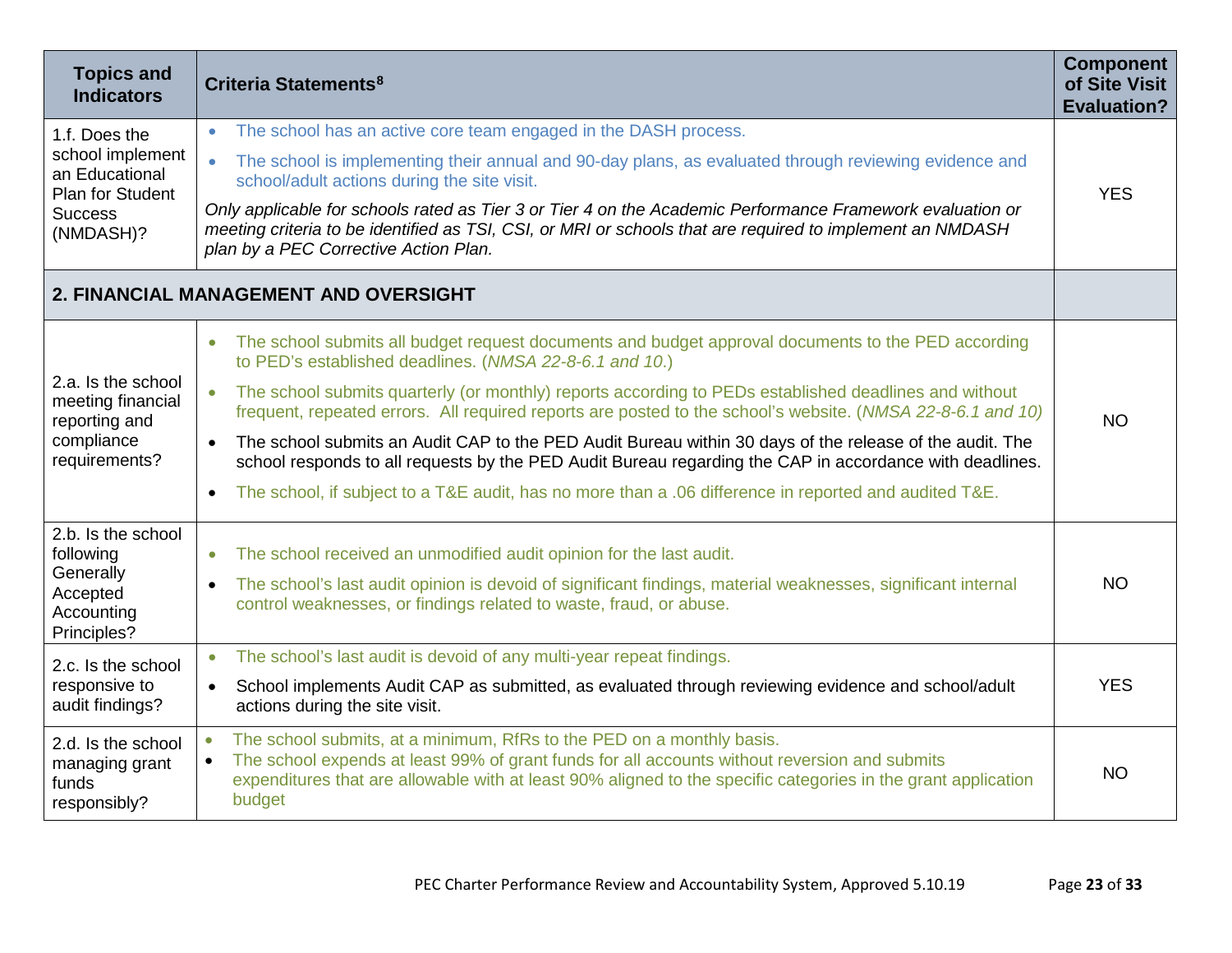| <b>Topics and</b><br><b>Indicators</b>                                                                     | Criteria Statements <sup>8</sup>                                                                                                                                                                                                                                                                                                                                                        | <b>Component</b><br>of Site Visit<br><b>Evaluation?</b> |
|------------------------------------------------------------------------------------------------------------|-----------------------------------------------------------------------------------------------------------------------------------------------------------------------------------------------------------------------------------------------------------------------------------------------------------------------------------------------------------------------------------------|---------------------------------------------------------|
| 2.e. Is the school<br>adequately<br>staffed to ensure<br>proper fiscal<br>management?                      | The school has a licensed business manager at all times during the school year; and demonstrates<br>stability in this position (no more than 1 change within a year).                                                                                                                                                                                                                   |                                                         |
|                                                                                                            | The school has a certified State Procurement Officer and all changes are reported to the State Purchasing<br>$\bullet$<br>Agent in accordance with deadlines. (NMSA 13-1-95.2)                                                                                                                                                                                                          | <b>NO</b>                                               |
|                                                                                                            | The governing council's audit committee and finance subcommittee are properly constituted and meet as<br>$\bullet$<br>required. (NMSA 22-8-12.3)                                                                                                                                                                                                                                        |                                                         |
| 2.f. Is the school<br>meeting their<br>obligations timely<br>and with<br>appropriate<br>internal controls? | Bills, invoices, or other liabilities are paid in a timely fashion and the accounts payable transaction cycle<br>meets standards for internal controls                                                                                                                                                                                                                                  | <b>YES</b>                                              |
|                                                                                                            | <b>3. GOVERNANCE AND REPORTING</b>                                                                                                                                                                                                                                                                                                                                                      |                                                         |
|                                                                                                            | • The governing body meets membership requirements: NMSA 22-8B-4; PEC policy<br>Maintains at least 5 members<br>$\circ$<br>Complies with governance change policy<br>$\circ$<br>Notifies PEC of board membership changes within 30 days, with complete documentation, and<br>$\circ$<br>Fills all vacancies within 45 days, or 75 days, if extension is requested by school.<br>$\circ$ |                                                         |
|                                                                                                            | All members of the governing body complete all training requirements in accordance with established<br>$\bullet$<br>deadlines. (NMAC 6.80.5.8 and 9)                                                                                                                                                                                                                                    |                                                         |
| 3.a. Is the school<br>complying with                                                                       | The school's governing council independently oversees the school's finances according to law<br>$\bullet$                                                                                                                                                                                                                                                                               |                                                         |
| governance<br>requirements?                                                                                | Governing council policies and procedures, minutes or other documents ensure that required financial<br>$\bullet$<br>reports are being presented to the governing council on a monthly basis                                                                                                                                                                                            | <b>NO</b>                                               |
|                                                                                                            | The governing council demonstrates in board meetings that it is analyzing the financial position of the<br>$\bullet$<br>school                                                                                                                                                                                                                                                          |                                                         |
|                                                                                                            | The charter school maintains a Board of Finance or has the capabilities to have a Board of Finance, and<br>$\bullet$<br>maintained the Board of Finance during the contract term                                                                                                                                                                                                        |                                                         |
|                                                                                                            | The governing body has not received any OMA complaints (by the AG's office) that were evaluated and<br>$\bullet$<br>found to be verified complaints of OMA violations. (NMSA 10-15-1 and 3)                                                                                                                                                                                             |                                                         |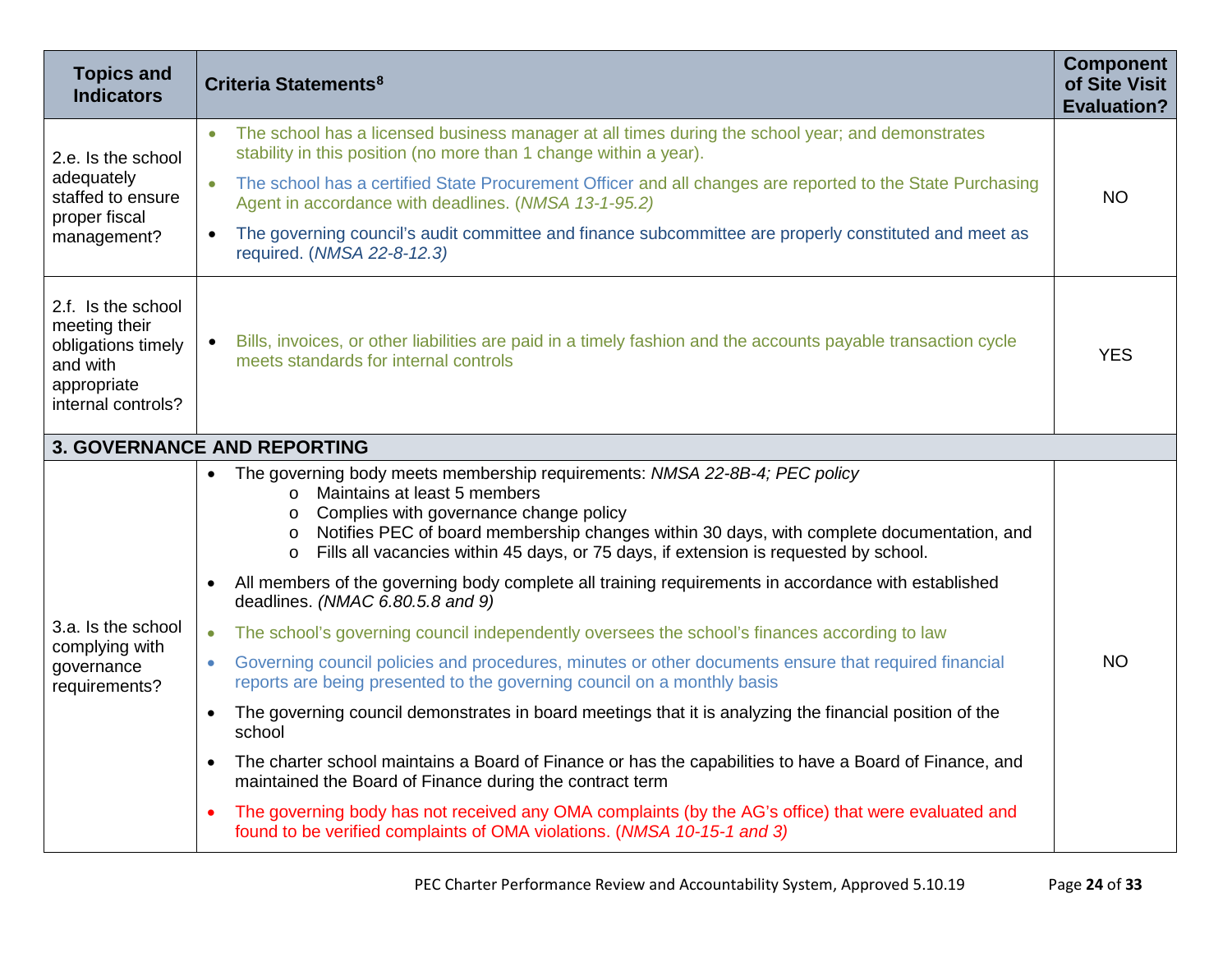| <b>Topics and</b><br><b>Indicators</b>                                                                          | Criteria Statements <sup>8</sup>                                                                                                                                                                                                                                                                                                                   | <b>Component</b><br>of Site Visit<br><b>Evaluation?</b> |
|-----------------------------------------------------------------------------------------------------------------|----------------------------------------------------------------------------------------------------------------------------------------------------------------------------------------------------------------------------------------------------------------------------------------------------------------------------------------------------|---------------------------------------------------------|
| 3.b. Is the school<br>complying with<br>nepotism and<br>conflict of interest<br>requirements?                   | The school is free of nepotism concerns regarding the governing board and demonstrates compliance with<br>$\bullet$<br>nepotism statute and the school's own nepotism policy, as verified through file reviews on the site visit or<br>when otherwise necessary.                                                                                   | <b>YES</b>                                              |
|                                                                                                                 | The school is free of conflict of interest concerns and demonstrates compliance with conflict of interest<br>$\bullet$<br>statute and the school's own conflict of interest policy, as verified through site visit file reviews or when<br>otherwise necessary.                                                                                    |                                                         |
| 3.c. Is the school<br>meeting reporting<br>requirements?                                                        | The school complies with reporting deadlines from the PED, PEC, and other state agencies.<br>$\bullet$                                                                                                                                                                                                                                             | <b>NO</b>                                               |
| <b>4. STUDENTS AND EMPLOYEES</b>                                                                                |                                                                                                                                                                                                                                                                                                                                                    |                                                         |
| 4.a. Is the school<br>protecting the<br>rights of all<br>students?                                              | The school has received no complaints determined to be valid that demonstrate the school's lottery,<br>admission, and enrollment practices are unfair, discriminatory, or legally non-compliant and a review of<br>lottery, admission, and enrollment policies demonstrates compliance with legal requirements. (Contract<br>Section 8.03 (a)-(e)) |                                                         |
|                                                                                                                 | The school has received no complaints determined to be valid that demonstrate the school's discipline<br>$\bullet$<br>hearings and practices are not conducted in accordance with law and due process. (NMAC 6.11.2. 1, et<br>seq.)                                                                                                                |                                                         |
|                                                                                                                 | The school has received no complaints determined to be valid that demonstrate the school fails to respect<br>$\bullet$<br>students' privacy, civil rights, and constitutional rights, including the First Amendment protections and the<br>Establishment Clause restrictions prohibiting schools from engaging in religious instruction.           | <b>NO</b>                                               |
|                                                                                                                 | The school has received no complaints determined to be valid that demonstrate the school fails to comply<br>with the requirements of the McKinney Vento Act and protects the rights of students in the foster care<br>system.                                                                                                                      |                                                         |
|                                                                                                                 | The PED has no information to indicate that the school does not have a board-approved complaint policy<br>and dispute resolution process per 6.10.3D NMAC                                                                                                                                                                                          |                                                         |
| 4.b. Does the<br>school meet<br>attendance,<br>retention, and<br>recurrent<br>enrollment goals<br>for students? | The school meets the 95% average daily attendance goal, or is able to demonstrate successful efforts to<br>$\bullet$<br>improve attendance among student body.                                                                                                                                                                                     |                                                         |
|                                                                                                                 | The school maintains at least 80% retention of enrolled students from date of enrollment until the end of<br>$\bullet$<br>the school year, or students who leave prior to the end of the year are classified as graduates, completers,<br>or have earned their GEDs.                                                                               | <b>YES</b>                                              |
|                                                                                                                 | The school retains at least 70% of students eligible to reenroll between school years.<br>$\bullet$                                                                                                                                                                                                                                                |                                                         |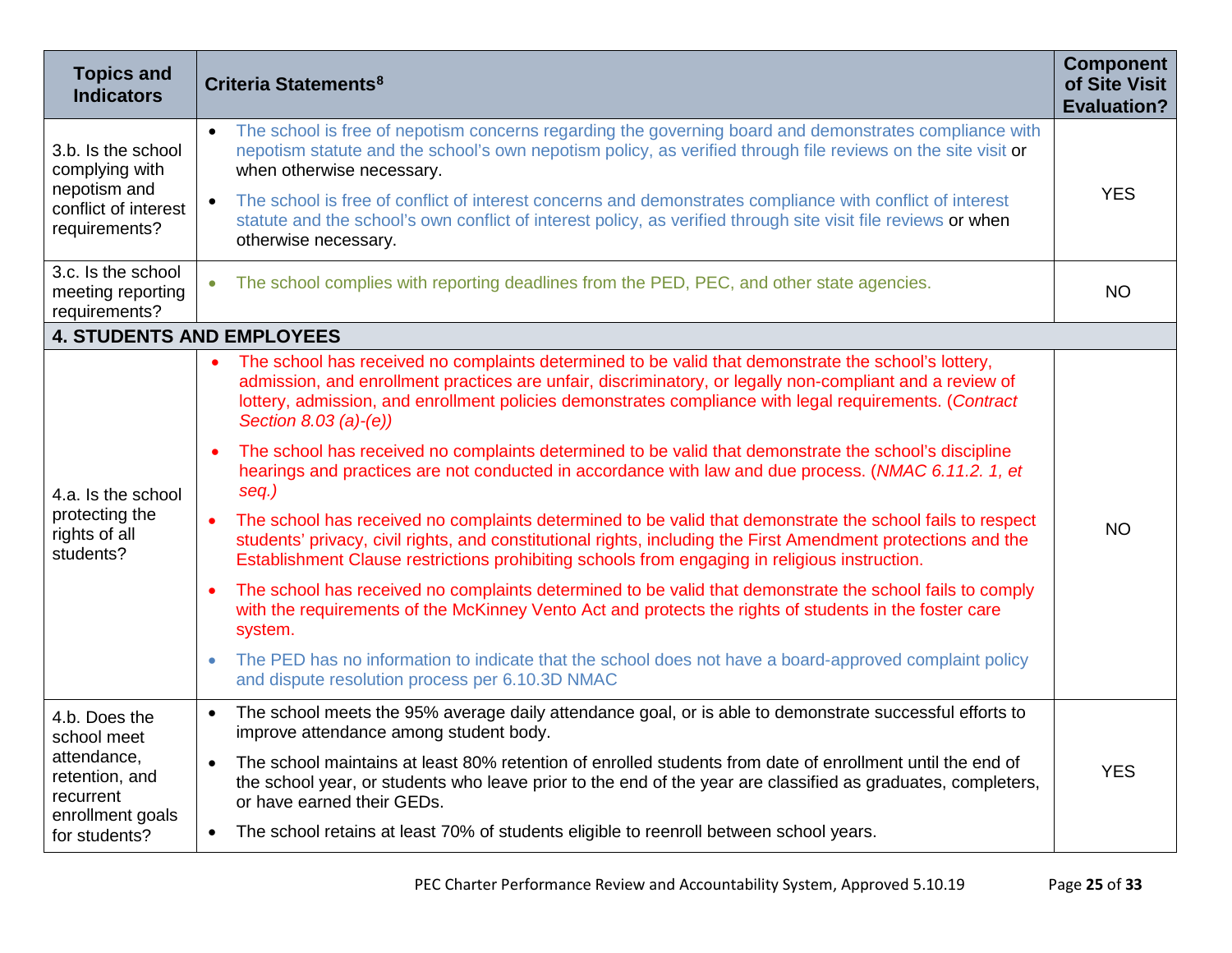| <b>Topics and</b><br><b>Indicators</b>                                                     | Criteria Statements <sup>8</sup>                                                                                                                                                                       | <b>Component</b><br>of Site Visit<br><b>Evaluation?</b> |
|--------------------------------------------------------------------------------------------|--------------------------------------------------------------------------------------------------------------------------------------------------------------------------------------------------------|---------------------------------------------------------|
| 4.c. Is the school<br>meeting teacher<br>and other staff<br>credentialing<br>requirements? | All employees of the school are appropriately licensed as required by law. (NMSA 22-10A-3)<br>$\bullet$                                                                                                |                                                         |
|                                                                                            | All employees hold licensure or have submitted a licensure application within 30 days of beginning<br>employment with the school                                                                       |                                                         |
|                                                                                            | The school employs a licensed administrator at all times                                                                                                                                               | <b>YES</b>                                              |
|                                                                                            | The school does not have any licensure discrepancies that are repeated from the one reporting period<br>to any subsequent reporting period.                                                            |                                                         |
|                                                                                            | Discrepancies from the first reporting period are cleared by submitting all required licensure waivers<br>within first 40 days of school year, or from the beginning of employment.                    |                                                         |
|                                                                                            | School meets the requirements of all licensure waiver plans and alternative licensure plan requirements.<br>(NMSA 22-10A-14)                                                                           |                                                         |
|                                                                                            | The school has not employed, with pay, any teacher without licensure beyond 90 days. (NMSA 22-10A-3)                                                                                                   |                                                         |
|                                                                                            | The school accurately reports all staff to the PED, as verified through site visit reviews.                                                                                                            |                                                         |
|                                                                                            | The school completes and submits all NMTEACH evaluations and observations annually in accordance<br>$\bullet$<br>with deadlines.                                                                       |                                                         |
|                                                                                            | Teacher attendance data is submitted in accordance with deadlines.                                                                                                                                     |                                                         |
|                                                                                            | Teacher observations are completed by a NMTEACH certified administrator in accordance with<br>deadlines.                                                                                               |                                                         |
|                                                                                            | Accuroster data is verified in accordance with deadlines to ensure appropriate student data is reported.                                                                                               |                                                         |
| 4.d. Is the school<br>respecting<br>employee rights?                                       | Teachers are provided comprehensive NMTEACH report and reports are maintained in personnel files.<br>$\bullet$<br>Signed NMTEACH reports (all pages) are available in staff files from the prior year. | <b>YES</b>                                              |
|                                                                                            | The school maintains teacher contracts in all staff files. (NMSA 22-10A-21)<br>$\bullet$                                                                                                               |                                                         |
|                                                                                            | The school complies with the minimum teacher salaries. (NMSA 22-10A-7, 10, 11)<br>$\bullet$                                                                                                            |                                                         |
|                                                                                            | The school does not have any verified complaints regarding violations of teacher rights under the school<br>personnel act, FMLA, ADA, etc. (NMSA 22-10A-1 et seq.)                                     |                                                         |
|                                                                                            | The school does not have any verified complaints regarding lack of adequate mentorship for novice<br>teachers.                                                                                         |                                                         |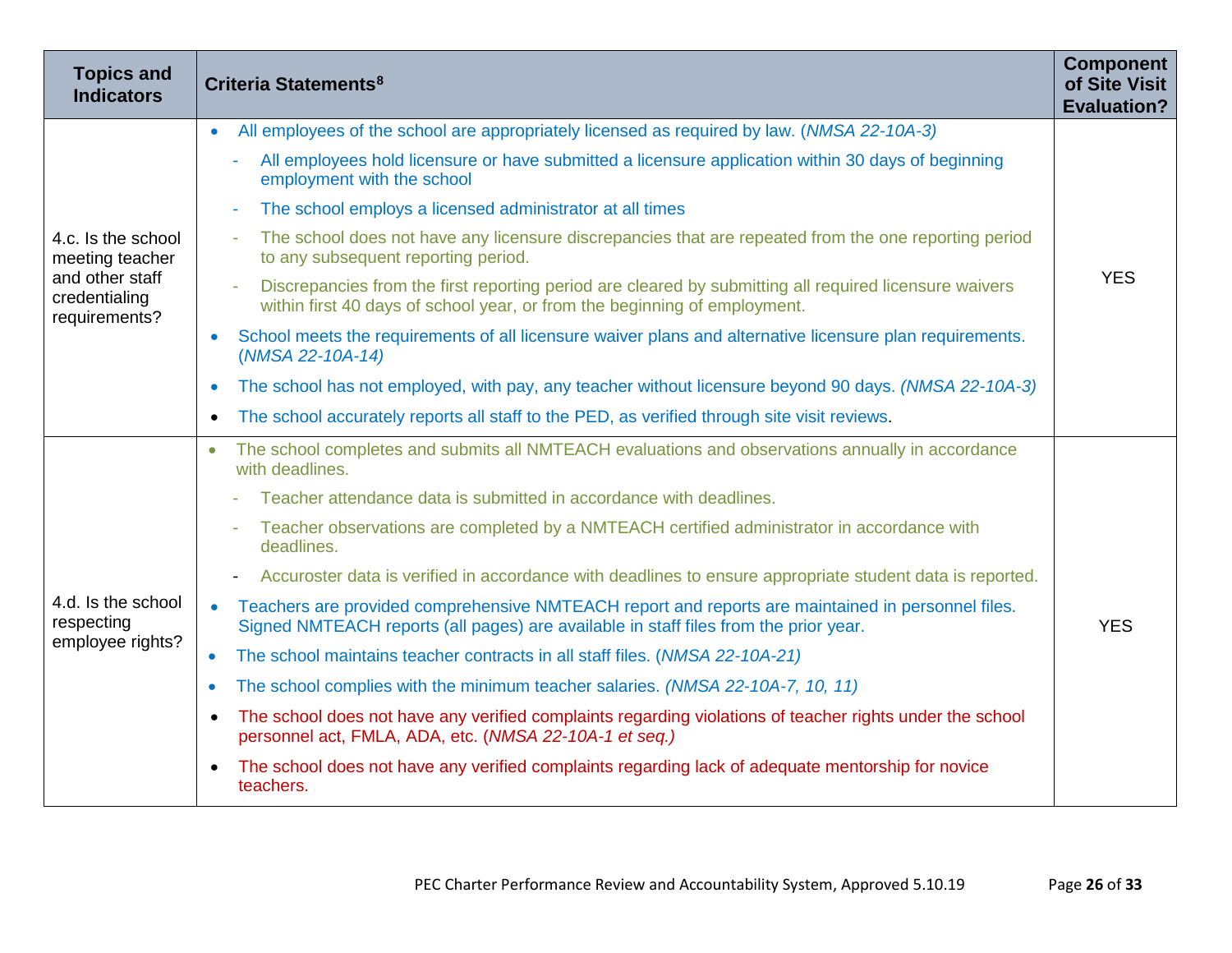| <b>Topics and</b><br><b>Indicators</b>                                                                       | <b>Criteria Statements<sup>8</sup></b>                                                                                                                                                                                                                     | <b>Component</b><br>of Site Visit<br><b>Evaluation?</b> |
|--------------------------------------------------------------------------------------------------------------|------------------------------------------------------------------------------------------------------------------------------------------------------------------------------------------------------------------------------------------------------------|---------------------------------------------------------|
| 4.e. Is the school<br>completing<br>required<br>background<br>checks and<br>reporting ethical<br>violations? | The school maintains legally compliant background checks in all staff files including evidence of<br>$\bullet$<br>background checks for substitutes, all contracted service providers, and anyone with unsupervised access<br>to students. (NMSA 22-10A-5) | <b>YES</b>                                              |
|                                                                                                              | The school reports incidents of violations of teacher/licensed staff ethical rules or criminal<br>convictions to the PED pursuant to the School Personnel Act. (NMAC 6.60.8.8 and NMSA 22-<br>$10A-5$                                                      |                                                         |
| <b>5. SCHOOL ENVIRONMENT</b>                                                                                 |                                                                                                                                                                                                                                                            |                                                         |
|                                                                                                              | The school meets PSFA occupancy, NMCI and ownership requirements. (NMSA 22-8B-4.)<br>$\bullet$                                                                                                                                                             |                                                         |
|                                                                                                              | The school has an e-occupancy certificate.<br>$\bullet$                                                                                                                                                                                                    |                                                         |
|                                                                                                              | The school has PSFA letter verifying condition index.<br>٠                                                                                                                                                                                                 | <b>YES</b>                                              |
|                                                                                                              | The school is in a building that is:<br>$\bullet$                                                                                                                                                                                                          |                                                         |
|                                                                                                              | A publicly owned building                                                                                                                                                                                                                                  |                                                         |
|                                                                                                              | Is leased to the school by a foundation formed for the purpose of providing a facility to the school, the<br>foundation maintains the building at no cost to the school                                                                                    |                                                         |
| 5.a. Is the school<br>complying with<br>facilities                                                           | Is leased by a private owner and there is no acceptable public facility available, the owner maintains the<br>building at no cost to the school.                                                                                                           |                                                         |
| requirements?                                                                                                | The school notifies the PEC prior to any change in facilities.                                                                                                                                                                                             |                                                         |
|                                                                                                              | There are no verified complaints that demonstrate buildings, grounds or facilities do not provide a safe and<br>$\bullet$<br>orderly environment for public use. (Subsection P of 6.29.1.9 NMAC)                                                           |                                                         |
|                                                                                                              | safe, healthy, orderly, clean and in good repair                                                                                                                                                                                                           |                                                         |
|                                                                                                              | in compliance with the Americans with Disabilities Act-Part III and state fire marshal regulations,<br>Sections 59A-52-1 through 59A-52-25 NMSA 1978                                                                                                       |                                                         |
|                                                                                                              | Written records of pesticide applications will be kept for three years at each school site and be<br>$\overline{\phantom{a}}$<br>available upon request to parents, guardians, students, teachers and staff.                                               |                                                         |
| 5.b. Is the school<br>complying with<br>transportation<br>requirements?                                      | If the school owns a school bus or otherwise provides student transportation, the school complies with<br>$\bullet$<br>applicable statutes, regulations, or policies related to providing transportation.                                                  | <b>NO</b>                                               |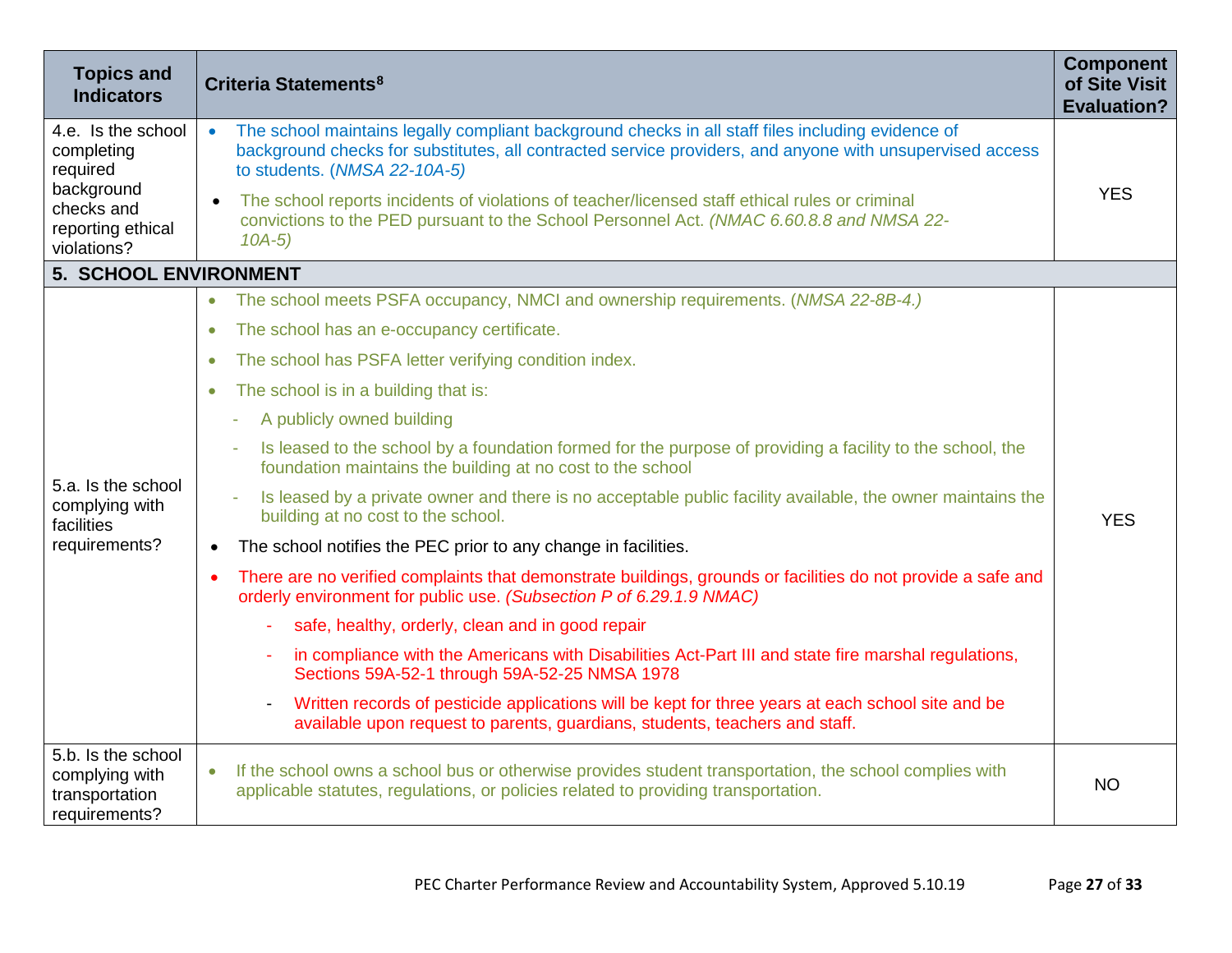| <b>Topics and</b><br><b>Indicators</b>                                     | Criteria Statements <sup>8</sup>                                                                                                                                                                                                    | <b>Component</b><br>of Site Visit<br><b>Evaluation?</b> |
|----------------------------------------------------------------------------|-------------------------------------------------------------------------------------------------------------------------------------------------------------------------------------------------------------------------------------|---------------------------------------------------------|
|                                                                            | The school conducts all required emergency drills and practiced evacuations. (NMSA 22-13-14 and<br>$\bullet$<br>NMAC6.29.1.9(O))                                                                                                    | <b>YES</b>                                              |
|                                                                            | at least once per week during the first four weeks of the school year, and at least once per month<br>during the remainder of the school year;                                                                                      |                                                         |
|                                                                            | two of these drills shall be shelter-in-place drills;<br>٠                                                                                                                                                                          |                                                         |
|                                                                            | one of these drills shall be an evacuation drill;                                                                                                                                                                                   |                                                         |
| 5.c. Is the school<br>complying with<br>health and safety<br>requirements? | nine of these drills shall be fire drills, with one emergency drill required each week during the first four<br>٠<br>weeks of school;                                                                                               |                                                         |
|                                                                            | in locations where a fire department is maintained, a member of the fire department shall be requested<br>÷<br>to be in attendance during the emergency drills for the purpose of giving instruction and constructive<br>criticism. |                                                         |
|                                                                            | The school submits school wellness and safety plans, and all required revisions, in accordance with<br>deadlines to the PED. (NMAC 6.12.6.8)                                                                                        |                                                         |
|                                                                            | The school has evidence that it complies with 24-5-2 NMSA 1978 and provides satisfactory evidence of<br>immunization, is actively in the immunization process, or properly exempted from immunization.                              |                                                         |
|                                                                            | The school demonstrates compliance with all facility corrective requirements from the most recent<br>inspection from any other state entity (e.g., NMPSIA, DOH, PSFA, Fire Marshall, POSHA)                                         |                                                         |
| 5.d. Is the school<br>handling<br>information<br>appropriately?            | There are no verified complaints that demonstrate the school has failed to comply with FERPA<br>$\bullet$<br>requirements.                                                                                                          |                                                         |
|                                                                            | There are no verified complaints that demonstrate the school does not obtains, maintains, and transfers<br>$\bullet$<br>cumulative files as required by law.                                                                        | <b>NO</b>                                               |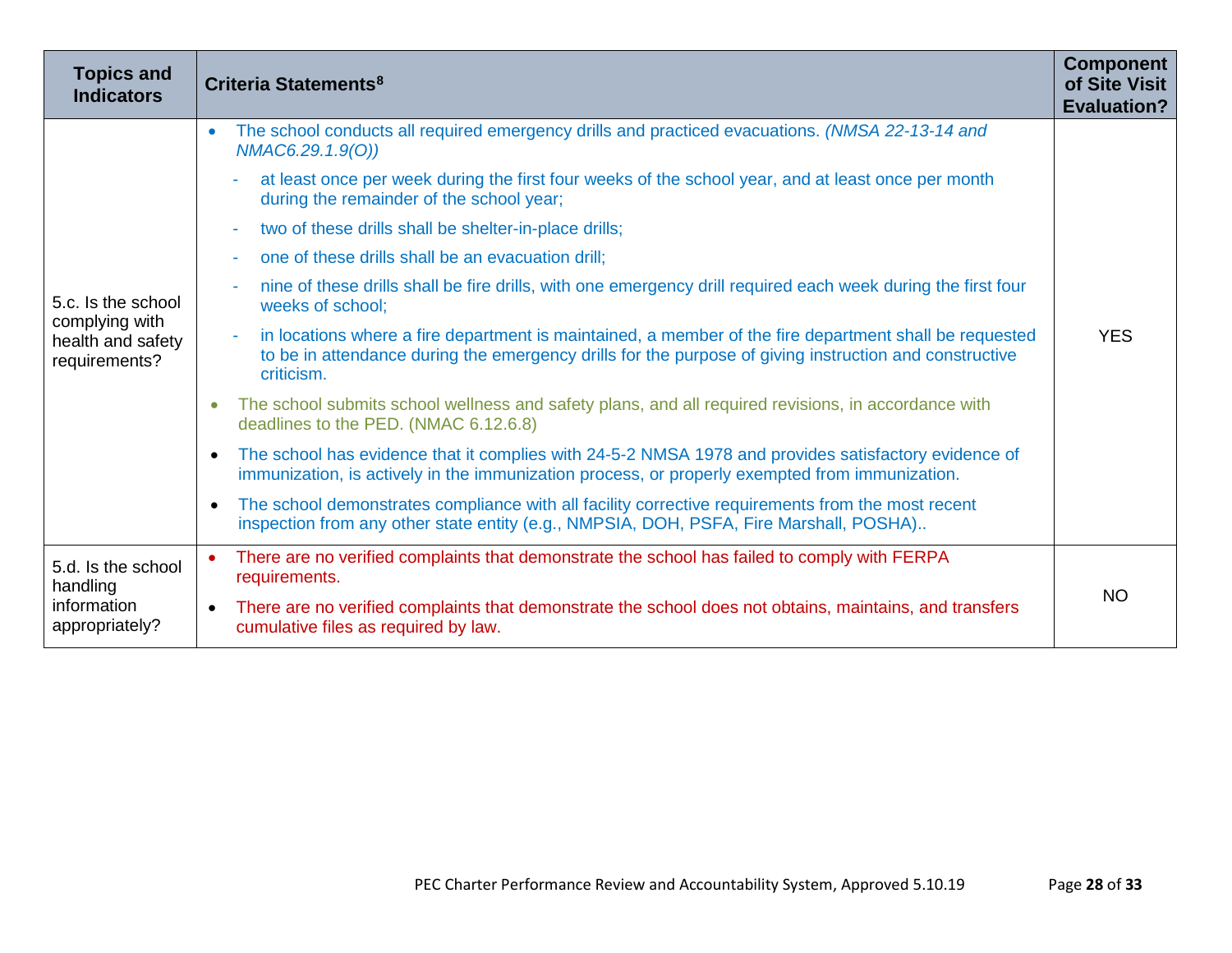## <span id="page-28-0"></span>**FINANCIAL PERFORMANCE FRAMEWORK**

Under Development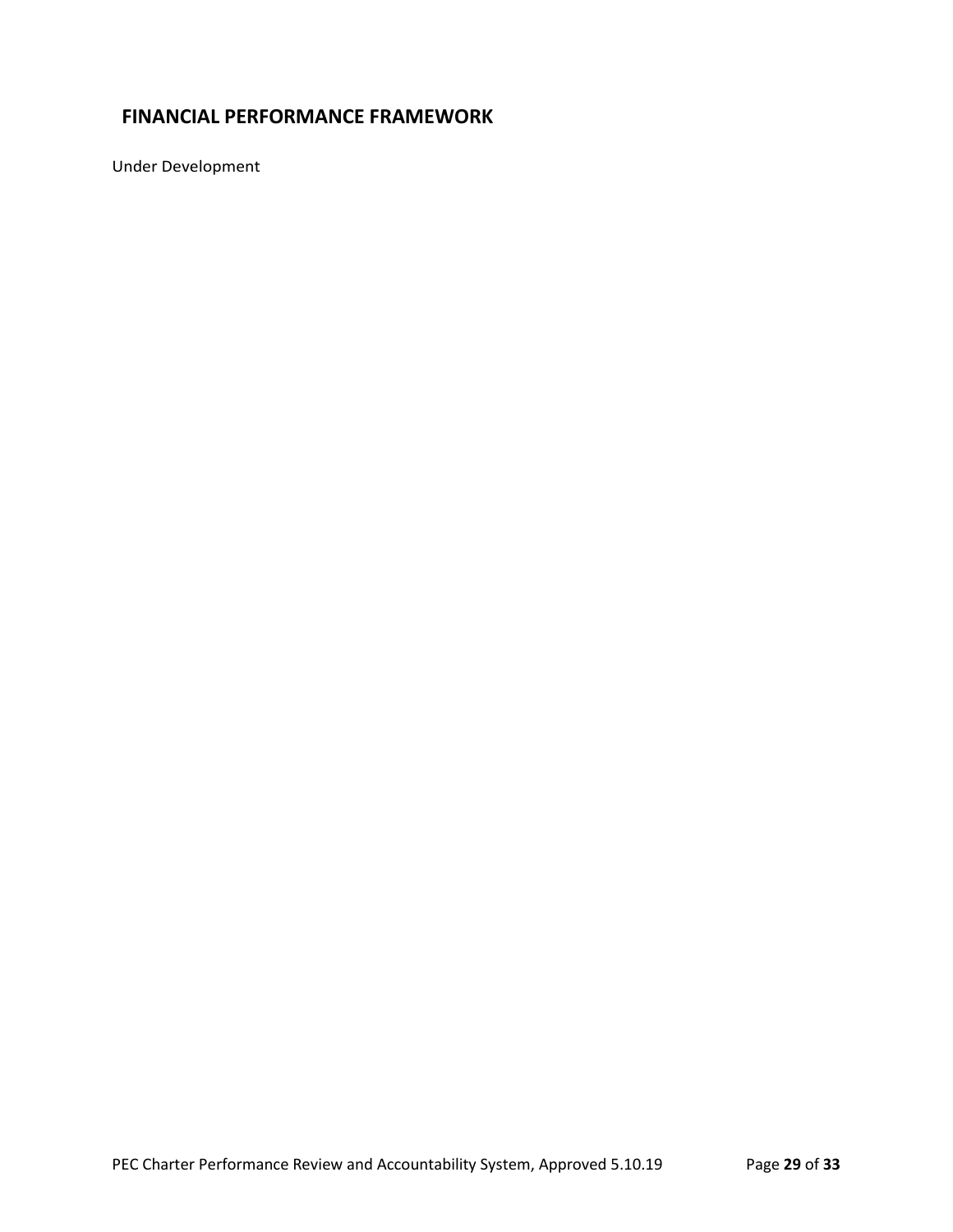## <span id="page-29-0"></span>**Appendix B: Summary of Site Visit Protocol**

Protocols under development.

The purpose of the school visit is to evaluate whether schools are in compliance with their legal and contractual requirements and to provide technical assistance including evaluative feedback, legal references and citations, and guidance manuals and resources. The goal of this visit is to evaluate compliance in key areas and observe the program of instruction in action, as described in the charter contract and Performance Framework. There are three types of school visits conducted by the PEC's authorized representatives:

- **1.** New school visits Within the first four months of opening, the PEC's authorized representatives visit all new schools.
- 2. Annual visits All schools are visited annual, generally between November and May. Annual site visits may be differentiated based on school performance, including academic, financial, and organizational performance.
- **3.** Renewal visits In the fall of the renewal year, the PEC's authorized representatives visit schools as part of renewal activities.

Two to four staff members who are the PEC's authorized representatives will participate in site visits. Site visits generally do not last longer than a day, but the time required depends on school performance and availability of necessary data, records, and staff time. Schools will be notified in advance as to the timing of site visits.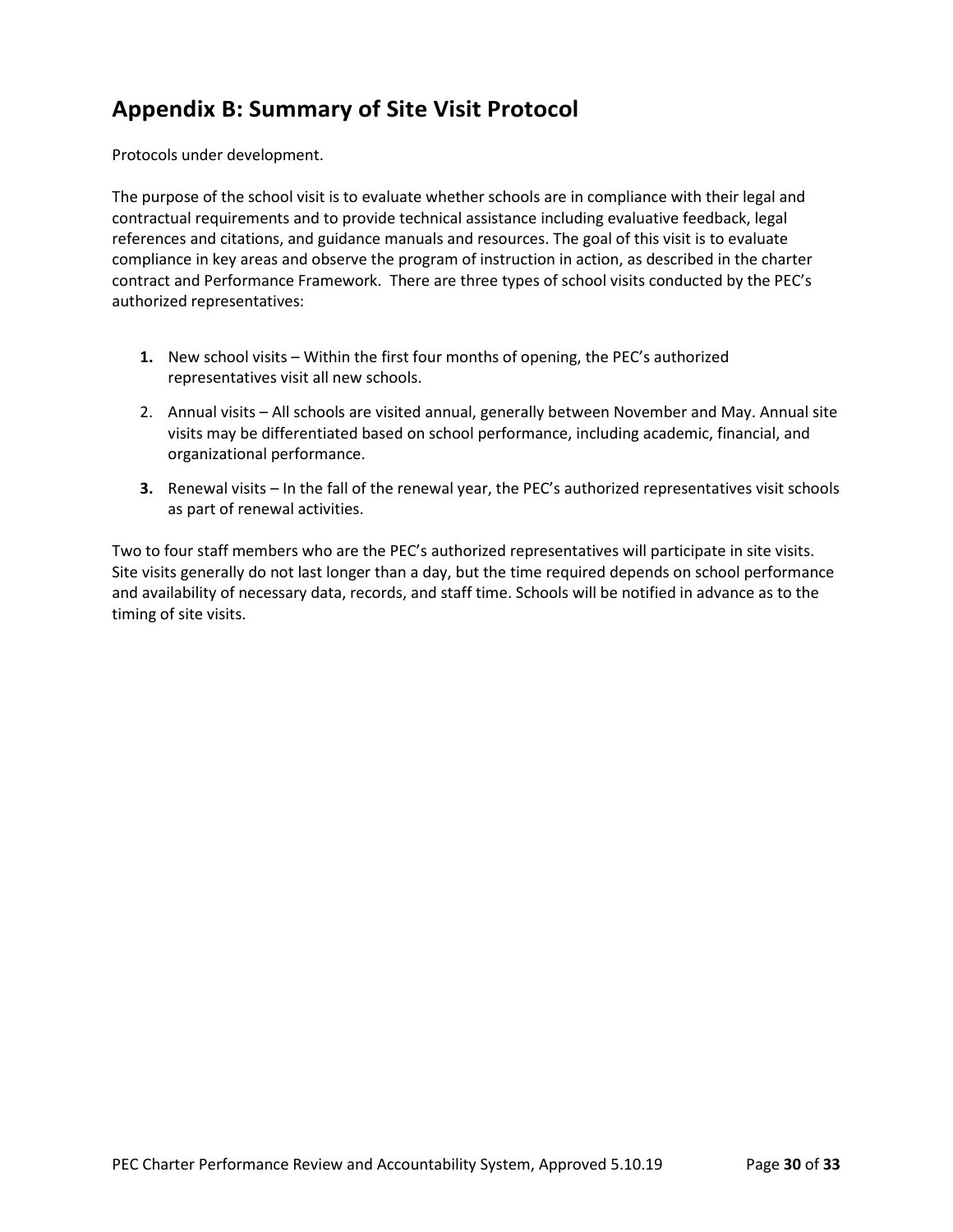## <span id="page-30-0"></span>**Appendix C: Glossary of Terms**

**Annual Notice of Renewal Profile** – is an annual notice that will be sent to the school leader and all members of the school governing body. The notice will identify the renewal profile(s) the school is on track to fall within based on its performance under the current charter term. The PEC expects that schools will use these notices to both take action to respond to the potential renewal action by improving performance, as necessary, and to prepare and submit a response to the potential renewal action.

**Chartering Authority Intervention** – is action taken by the Commission or its authorized representatives to notify a school that it is failing to meet its legal and contractual requirements, to prompt the school to take action to correct its own failure to meet its legal and contractual requirements, and/or to revoke or non-renew a school that has demonstrated the inability or unwillingness to meet its legal and contractual requirements. Intervention may include providing findings of non-compliance during or after a site visit, issuing a Notice of Concern, a Notice of Breach, or a Notice of Revocation Review or Intent to Revoke, monitoring the implementation of an improvement plan or corrective action plan, or not-renewing a charter school.

**Chartering Authority Oversight** – is action taken by the Commission or its authorized representatives to evaluate whether a charter school is meeting its legal and contractual requirements. This may include evaluating submissions from the school, investigating complaints or allegations, conducting site visits or audits, evaluating data about the school's performance, or completing performance evaluations.

**Charter School Autonomy** – is the right of all charter schools to determine the methods by which they achieve their legal and contractual requirements, including all performance standards. Charter School Autonomy reflects the additional flexibilities granted through any non-discretionary or discretionary waivers as defined in statute, regulation, and policy.

**Intervention Ladder –** is the process by which the Public Education Commission will communicate to charter schools its concerns about academic performance, fiscal soundness or legal, contractual, or policy requirements.

**Final Notice of Renewal Profile** – is the notice provided to the school after the final performance profile prior to renewal is released. This notice will identify the renewal recommendation the school will receive and will notify any schools of their eligibility for expedited renewals.

**Legal and Contractual Requirements –** are the obligations a charter school must meet based on state and federal statutes, regulations and policies, and the terms of the charter contract. These requirements include the performance expectations established in the Performance Review and Accountability System, which consists of the PEC's Academic, Organizational and Financial Performance Frameworks, Intervention Ladder, Renewal Process, and Site Visit Protocols.

**Mission-Specific Goals** – are required indicators that are incorporated into the Academic Performance Framework. These goals should by outcome based measures of the school's effectiveness in implementing its mission. Goals are weighted as 35% (elem/middle) or 37.5% (high) of the Academic Performance Framework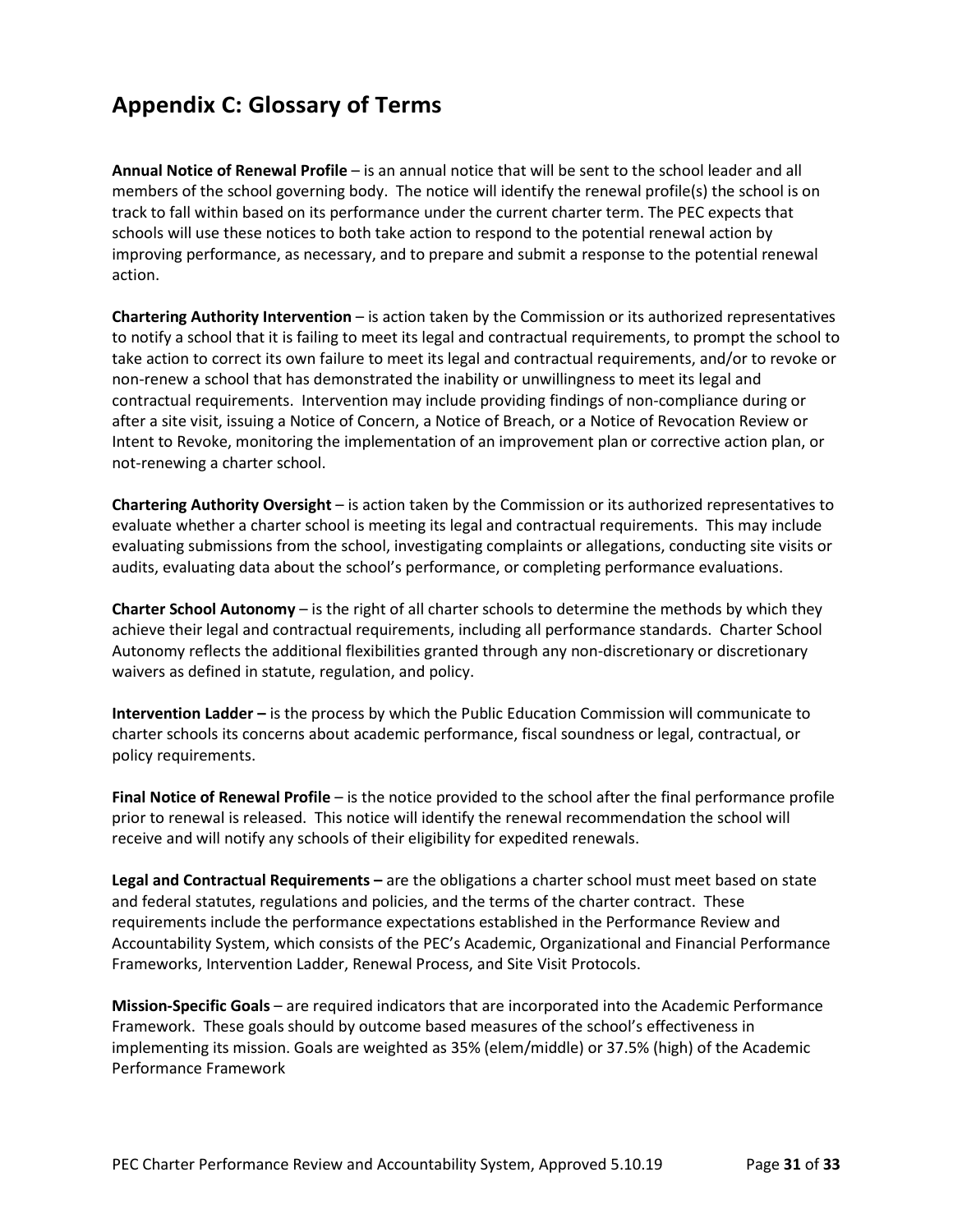**Notice of Breach –** a formal, written notice issued pursuant to a vote of a majority of Commission members at a properly noticed public meeting that a school is not meeting performance expectations or has failed to comply with legal or contractual requirements and, as a result, is in breach of the contract. This notice will often, but not always, be issued after a school has been issued a Notice of Concern and has failed to meet the requirements of the prior notice. In the notice, the Commission will establish expected outcomes and deadlines that must be met by the school. Deadlines will vary depending on the urgency of the matter and the amount of time it takes to reasonably cure the concern. Once a Notice of Breach is issued, schools are required to submit a Corrective Action Plan (financial or organizational performance) or an Improvement Plan (academic performance) that details the actions and timeline that the schools will implement to correct the breach. PEC's authorized representatives will monitor the school's implementation of Corrective Action and Improvement Plans, and regularly update PEC on progress.

**Notice of Concern –** a formal, written notice issued pursuant to a vote of a majority of Commission members at a properly noticed public meeting that a school is not meeting performance expectations or has failed to comply with legal or contractual requirements. In the notice, the Commission will establish expected outcomes and deadlines that must be met by the school. Deadlines will vary depending on the urgency of the matter and the amount of time it takes to reasonably cure the concern.

**Performance Review and Accountability System –** consists of the PEC's Academic, Organizational and Financial Performance Frameworks, Intervention Ladder, Renewal Process, and Site Visit Protocols. It is an adaptive tool subject to continuous review and improvement so that the students in New Mexico public charter schools are effectively served. New Mexico's charter schools are invited to be partners in the development and continuous improvement of this Performance Review and Accountability System.

**Preliminary Notification of Renewal Profile** – is the annual notice provided to the school at least one year prior to the date on which it must apply for renewal. The notice will identify the renewal profile(s) the school is on track to fall within based on its performance under the current charter term and will act as notice to schools that are likely to be eligible for expedited renewal. The PEC expects that schools will use these notices to both take action to respond to the potential renewal action by improving performance, as necessary, and to prepare and submit a response to the potential renewal action.

**Reliability** - is a demonstration that an assessment or other measure is an externally, national- or statenormed metric (e.g. ACT, SAT, ACCESS for ELLs, Spanish IPT).

**Revocation Review** – is the process by which a charter school is considered for revocation of their charter. The revocation review can arise as a result of the school's failure to meet requirements specified in a Notice of Breach, receipt of multiple Notices of Breach in the same school year, or as a result of a violation of law that is significant enough to justify immediate revocation. A Notice of Revocation Review is issued at a properly noticed public meeting and established the actions to be taken by its authorized representative(s) and a deadline for the school to respond to the prospect of revocation.

**Rigor** – is the demonstration that a performance goal is an ambitious but realistic target that has been established using a valid benchmark (e.g. comparison to national/state average, improvement from school historic performance).

**Student Academic Growth** – is the measurement of student level improvement within a school year as compared to their performance peers' improvement in the same year on the state's annual academic

PEC Charter Performance Review and Accountability System, Approved 5.10.19 Page **32** of **33**